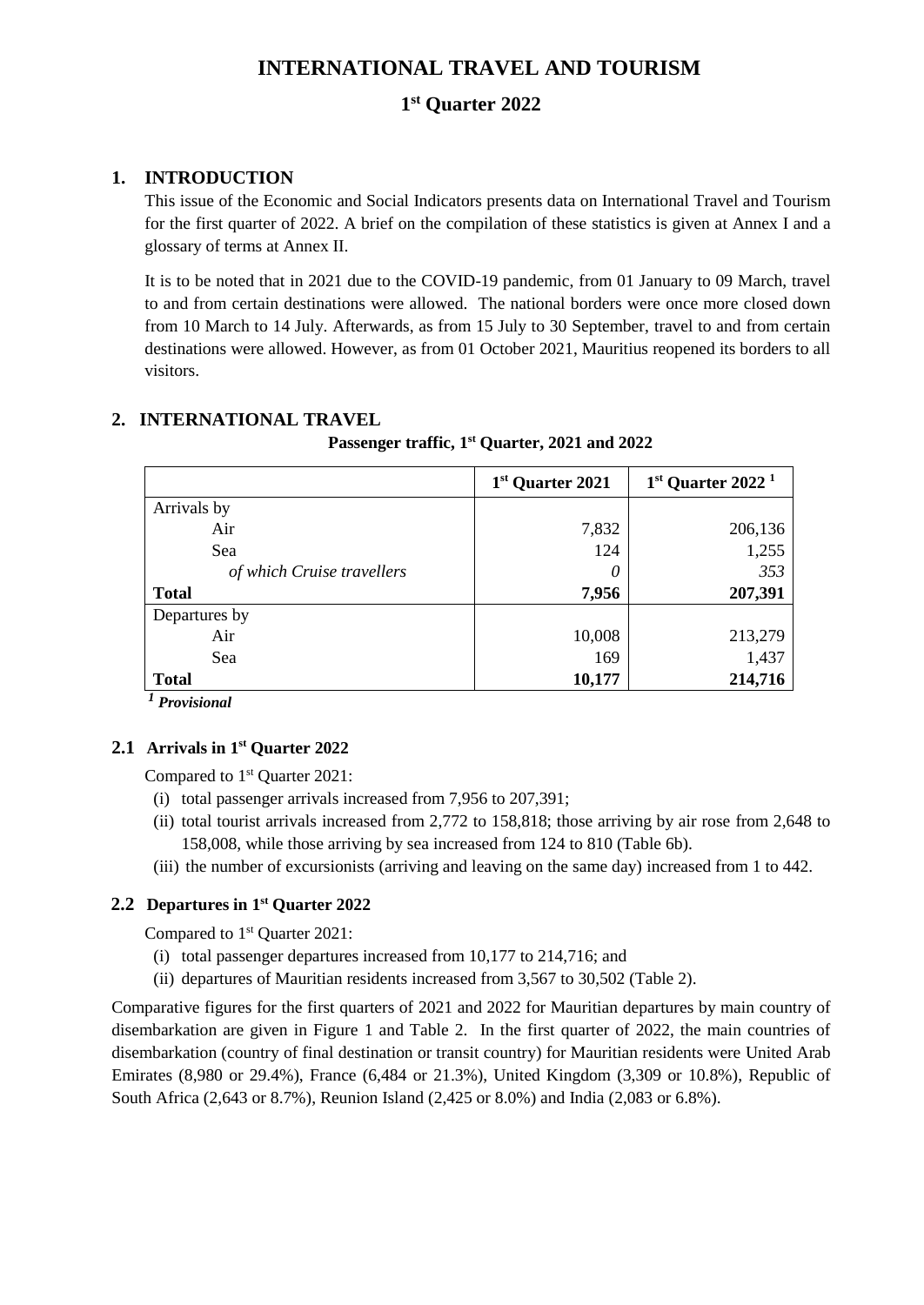**Figure 1 - Mauritian departures by main country of disembarkation, 1 st Quarter of 2021 and 1 st Quarter of 2022**



# **3. TOURISM**

# **3.1 Tourist Arrivals**

Tourist arrivals in the first quarter 2022 from main markets were as follows: France (46,134), United Kingdom (23,039), Germany (15,791), Republic of South Africa (15,298), Reunion Island (4,011), Switzerland (3,305), Italy (3,140) and India (2,432).

### **Figure 2 – Main changes in tourist arrivals by selected country of residence, 1 st Quarter 2022 compared to 1st Quarter 2021**



In the first quarter of 2022, France, our top tourist generating country, registered an increase of 45,603 tourist arrivals compared to first quarter of 2021. Increases in tourist arrivals were also observed in the other main markets as follows:

United Kingdom (+23,000), Germany (+15,705), Republic of South Africa (+15,244), Reunion Island (+3,965), Switzerland (+3,249), Italy (+3,102) and India (+2,097).

 $\overline{2}$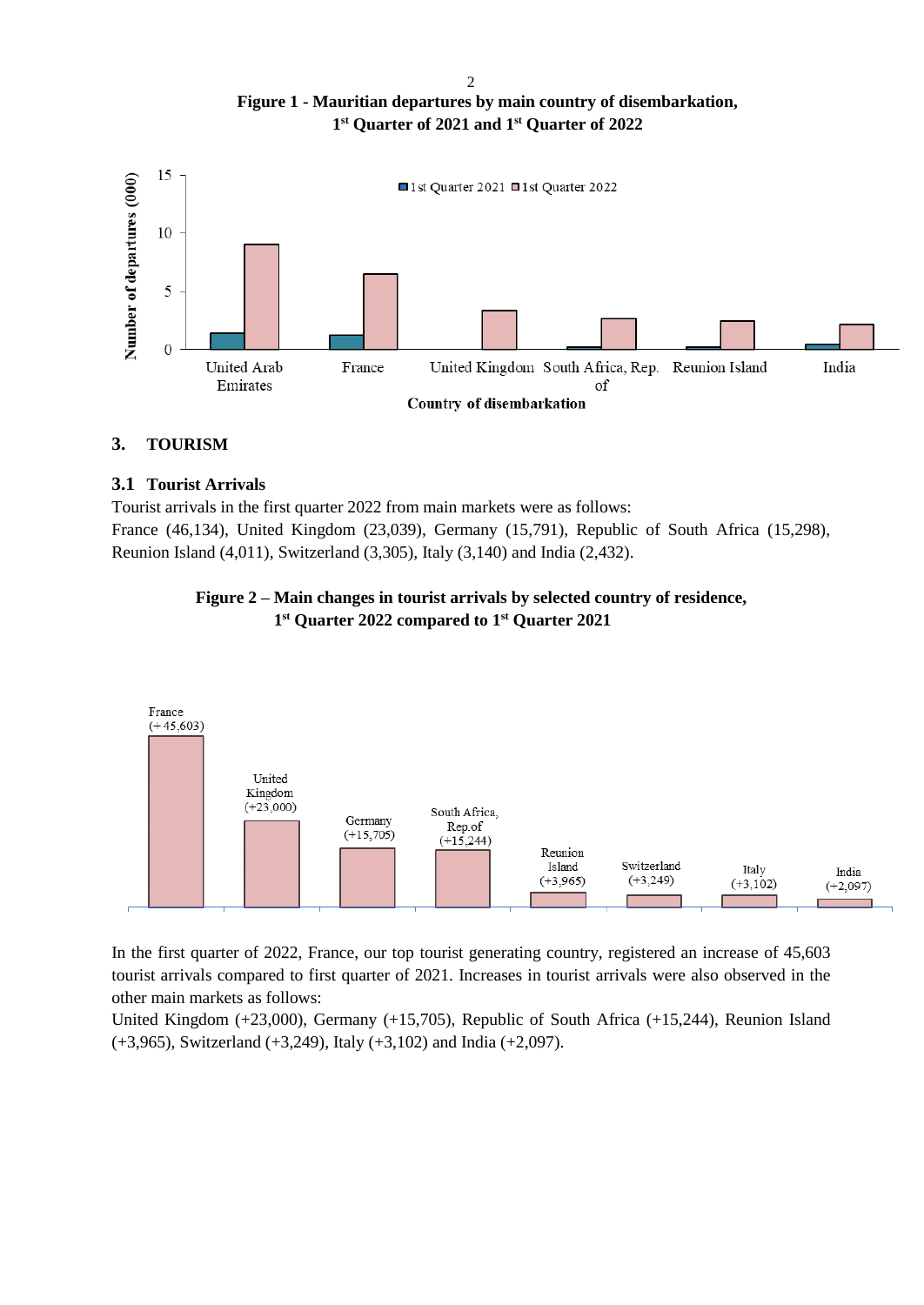3

**Figure 3 - Tourist arrivals from main markets, 1 st Quarter 2021 and 1 st Quarter 2022**



# **3.2 Tourist arrivals by age**

During the period under review, the number of tourists in age group 20-49 years was 79,391 representing 50.0% of tourist arrivals (Tables 6a).



**Figure 4 - Tourist arrivals by age group, 1 st Quarter 2022**

# **3.3 Tourist arrivals by air and by main port of last embarkation for selected markets**

From Table 7, it is observed that during the first quarter of 2022, tourists from France (79.1%), United Kingdom (64.0%), Germany (61.1%) and Switzerland (50.6%) arrived mainly by direct flights from their own country of residence. Tourists from Netherlands and Russian Federation travelled mainly through United Arab Emirates and France which were the most used transiting ports. For the period under review, 50.8% of tourists from Russian Federation travelled to Mauritius through United Arab Emirates while 46.1% of tourists from Netherlands preferred to transit through France.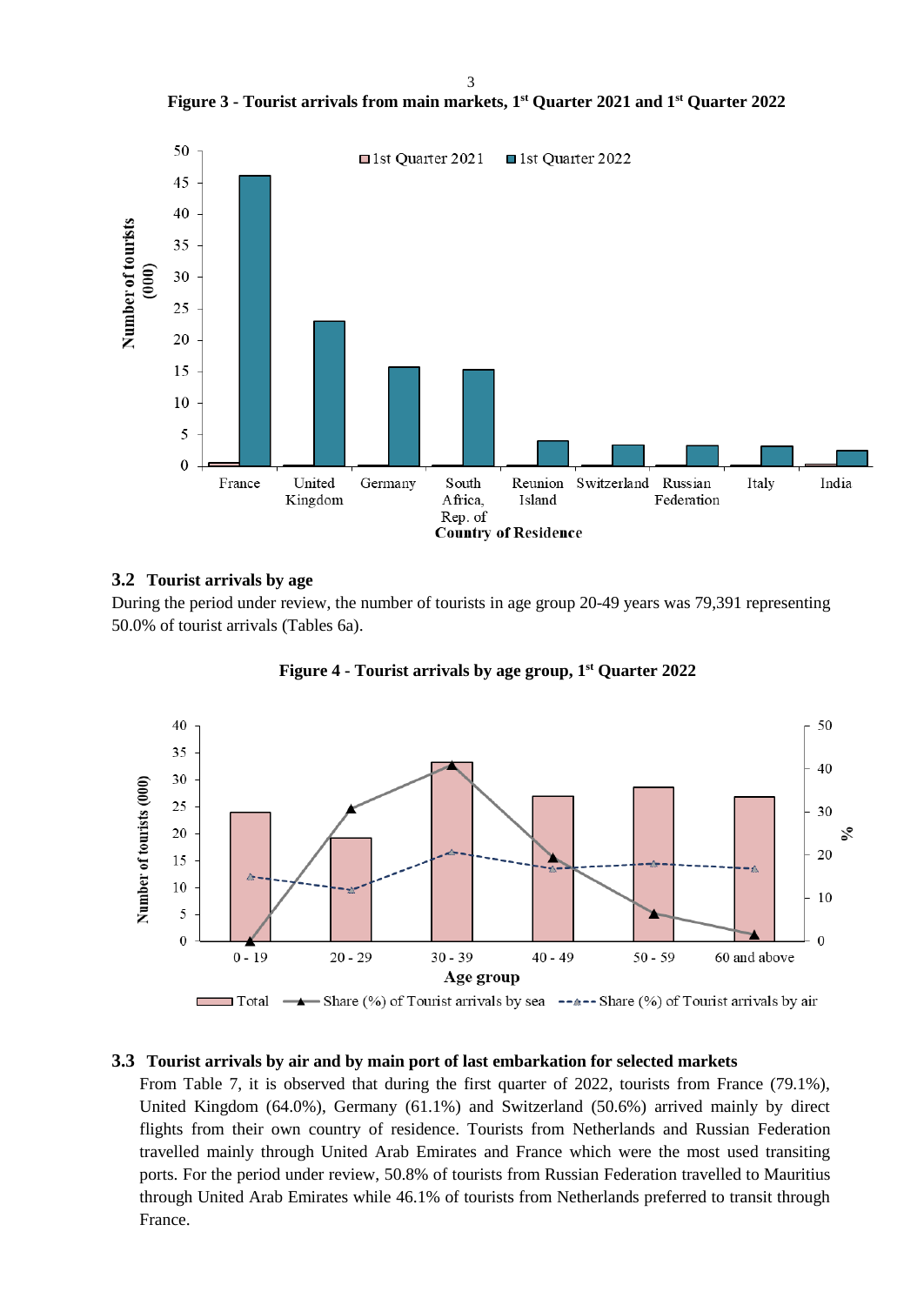## **3.4 Tourist arrivals - Selected tourist destinations in the Indian Ocean region**

Compared to the first quarter of 2021, increases in tourist arrivals were noted for the following tourist destinations in the Indian Ocean region during the first quarter of 2022:

Maldives (from 298,582 to 431,563), Sri Lanka (from 9,629 to 285,334), Mauritius (2,772 to 158,818) and Seychelles (from 6,785 to 77,655).





*Source: Ministry of Tourism, Republic of Maldives; Sri Lanka Tourism Development Authority; Seychelles National Bureau of Statistics*

### **3.5 Tourist Nights**

Compared to 1<sup>st</sup> Quarter 2021:

- $\bullet$  the number of nights spent by tourists who departed during  $1<sup>st</sup>$  Quarter 2022 increased from 153,588 to 2,188,334; and
- the average length of stay decreased from 77.2 to 13.5 nights (Table 8).

### **3.6 Employment**

Employment data for the tourism sector obtained from the Survey of Employment and Earnings, relate to employment in food service, hotels and travel and other services establishments with 10 or more workers. Latest available data for March 2021 (Table 11) indicate that employment in these establishments decreased by 13.6% to 27,858 as compared to 32,253 for March 2020.

# **3.7 Accommodation**

### (i) Licensed hotels in the Island of Mauritius

As at end of March 2022, there were 112 licensed hotels of which one was temporarily closed. The total room capacity of the 111 hotels in operation was 13,917 with 32,244 bed places (Table 9).

During the  $1<sup>st</sup>$  Quarter 2022,

- the room occupancy rate of all licensed hotels in operation averaged 45%, higher compared to 14% in 1 st Quarter 2021; and
- $\bullet$  the bed occupancy rate was 40%, higher compared to 11% in 1<sup>st</sup> Quarter 2021 (Table 10).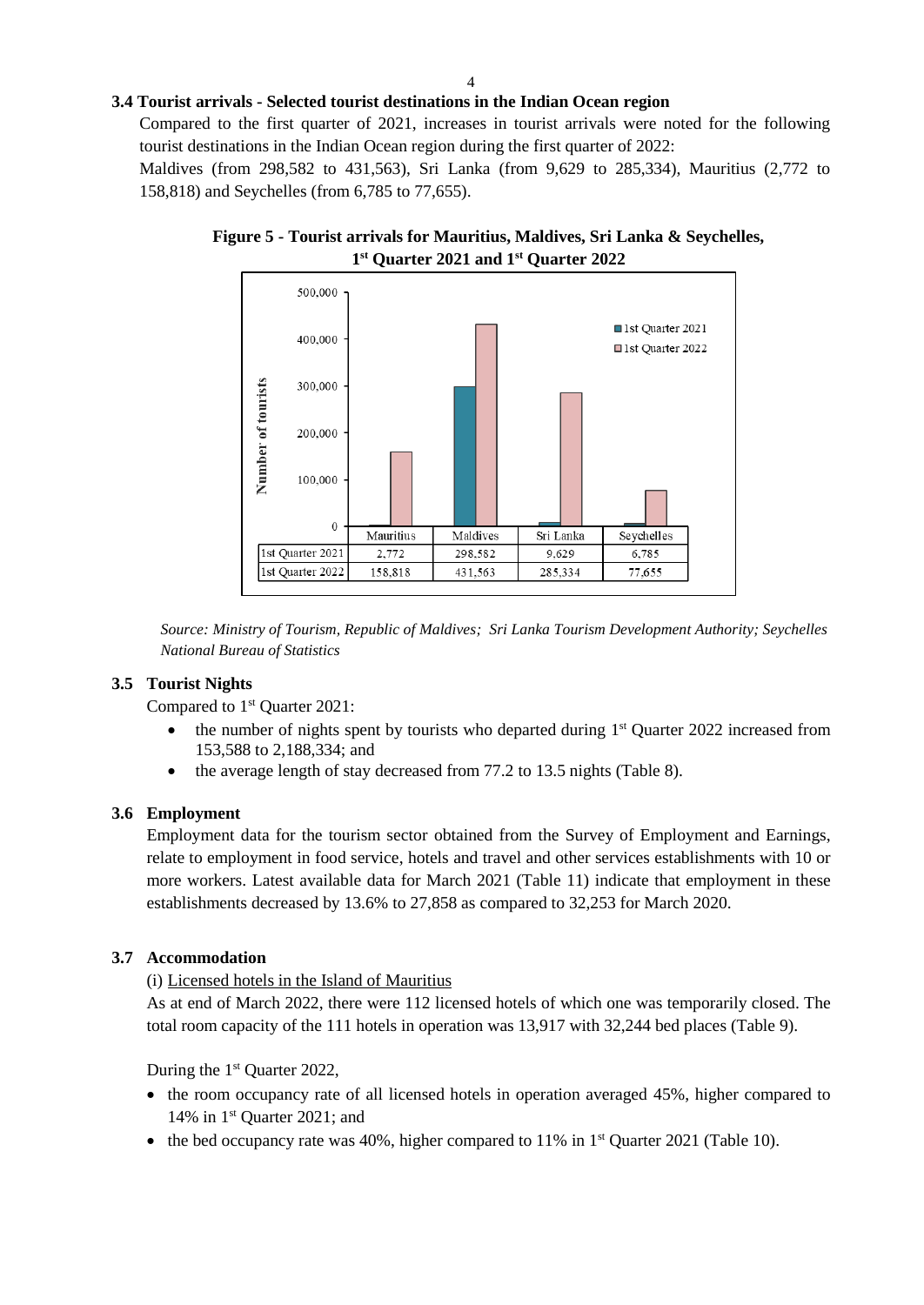(ii)'Large' hotels in the Island of Mauritius

At the end of March 2022, there were 61 'large' hotels (i.e. well-established beach hotels with more than 80 rooms) in operation. The total room capacity of these 61 'large' hotels was 11,171 with 26,295 bed places. These 'large' hotels represent 55% of all licensed hotels in operation but comprise 80% of total room capacity and 82% of total bed places (Table 9).

During the  $1<sup>st</sup>$  Quarter 2022,

- the room occupancy rate of 'large' hotels was 47%, higher than the 14% registered in 1<sup>st</sup> Quarter of 2021;
- $\bullet$  the bed occupancy rate was 41%, higher than the 11% recorded in 1<sup>st</sup> Quarter of 2021 (Table 10).

**Statistics Mauritius Ministry of Finance, Economic Planning and Development Port Louis 30 May 2022**

# **Contact persons**

Mrs T. Joomun, Statistician Mrs. M. Koolwant-Beesoondoyal, Senior Statistical Officer Statistics Mauritius LIC Centre, John Kennedy Street, Port Louis Tel: (230) 208 1800, Fax: (230) 211 4150 Email: sm-tourism@govmu.org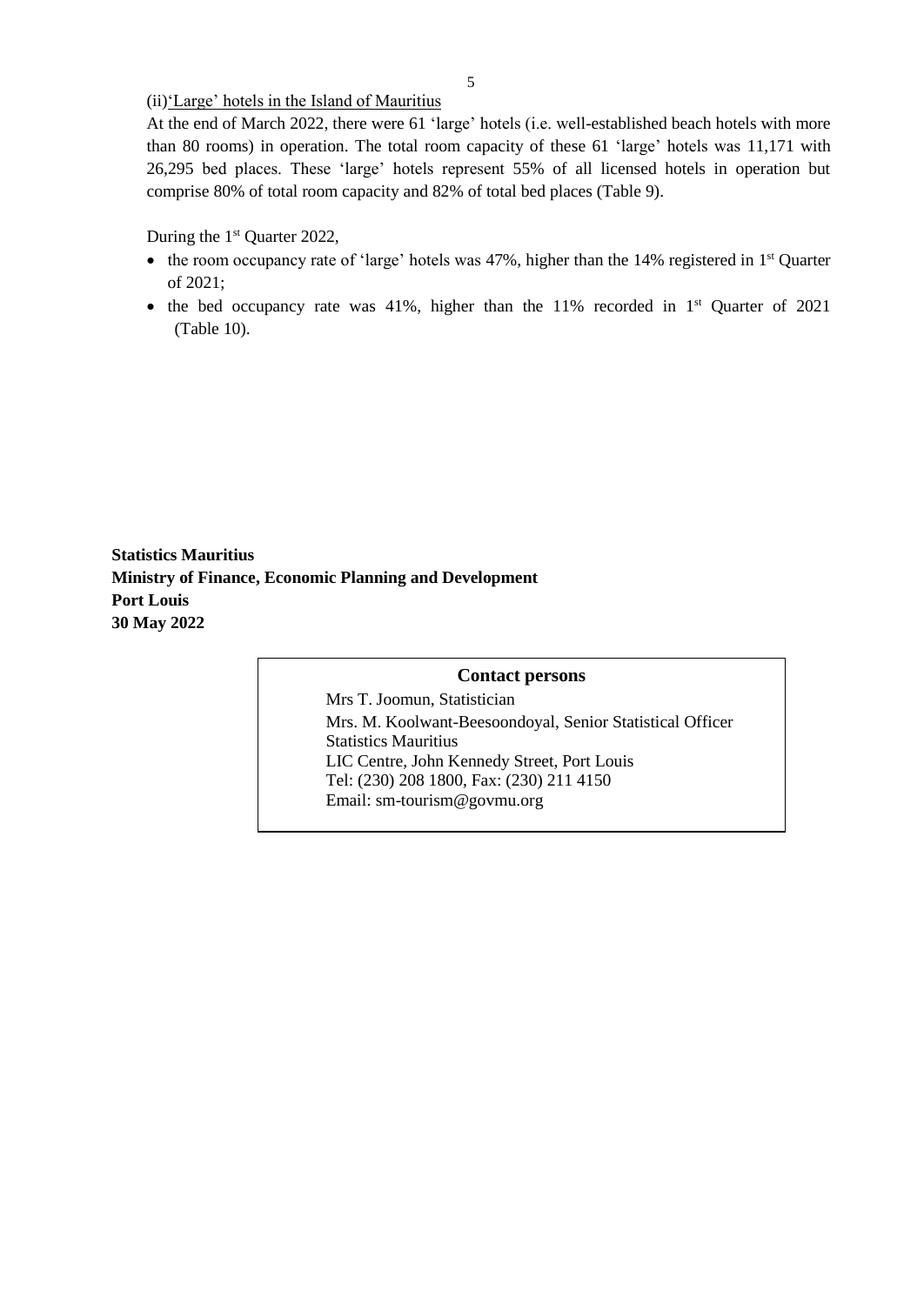# **LIST OF TABLES**

# **Table Description Page**

| -1 | Passenger Traffic by month, 2020 - 2022                                                                        | 7  |
|----|----------------------------------------------------------------------------------------------------------------|----|
| 2  | Departure of Mauritian residents by country of disembarkation, 1 <sup>st</sup> Quarter, 2021 and 2022          | 8  |
| 3  | Tourist arrivals by month, 2020 - 2022                                                                         | 9  |
| 4  | Tourist arrivals by main purpose of visit, 1 <sup>st</sup> Quarter, 2021 and 2022                              | 9  |
| 5  | Tourist arrivals by country of residence and by mode of travel, 1 <sup>st</sup> Quarter, 2021 and 2022         | 10 |
| 6a | Tourist arrivals by age and sex, $1st$ Quarter, 2021 and 2022                                                  | 12 |
| 6b | Tourist arrivals by broad age group and mode of travel, 1 <sup>st</sup> Quarter, 2021 and 2022                 | 12 |
| 7  | Tourist arrivals by air and by main port of last embarkation for selected markets, $1st$ Quarter 2022          | 13 |
| 8  | Tourist arrivals, tourist departures, tourist nights, average length of stay and tourism earnings, 2019 - 2022 | 14 |
| 9  | Hotels, rooms and bedplaces, 2019 - 2022                                                                       | 14 |
| 10 | Monthly occupancy rates (%) for All hotels and "Large" hotels, 2020 - 2022                                     | 15 |
| 11 | Employment in large establishments of the Tourism Industry as at end of March, 2017 - 2021                     | 15 |

# **ANNEX**

- I Compilation of passenger traffic statistics
- II Glossary of terms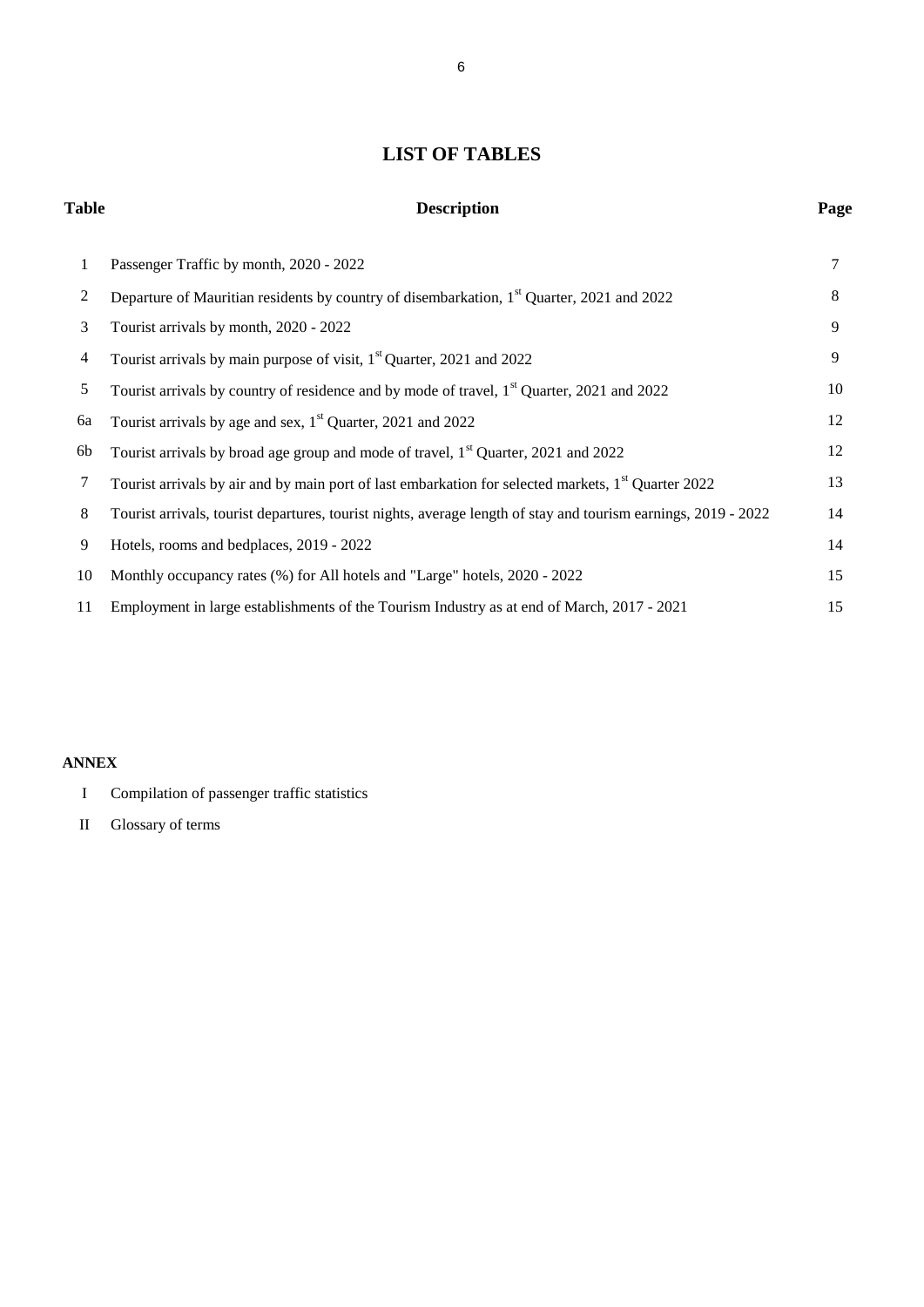|                     | 2020            |                   | 2021            |                   | $2022^2$        |                   |
|---------------------|-----------------|-------------------|-----------------|-------------------|-----------------|-------------------|
| <b>Month</b>        | <b>Arrivals</b> | <b>Departures</b> | <b>Arrivals</b> | <b>Departures</b> | <b>Arrivals</b> | <b>Departures</b> |
| January             | 191,197         | 212,224           | 3,512           | 3,570             | 56,085          | 68,870            |
| February            | 148,144         | 151,092           | 3,225           | 3,006             | 66,438          | 59,844            |
| March               | 82,391          | 106,167           | 1,219           | 3,601             | 84,868          | 86,002            |
| 1st Quarter         | 421,732         | 469,483           | 7,956           | 10,177            | 207,391         | 214,716           |
| April               | 260             | 932               | 1,163           | 3,145             |                 |                   |
| May                 | 647             | 1,702             | 1,064           | 3,339             |                 |                   |
| June                | 1,488           | 2,633             | 1,844           | 4,228             |                 |                   |
| 2nd Quarter         | 2,395           | 5,267             | 4,071           | 10,712            |                 |                   |
| <b>1st Semester</b> | 424,127         | 474,750           | 12,027          | 20,889            |                 |                   |
| July                | 1,623           | 2,689             | 3,740           | 4,751             |                 |                   |
| August              | 2,569           | 1,914             | 6,575           | 7,417             |                 |                   |
| September           | 3,224           | 2,952             | 4,586           | 7,458             |                 |                   |
| 3rd Quarter         | 7,416           | 7,555             | 14,901          | 19,626            |                 |                   |
| Jan. to Sep.        | 431,543         | 482,305           | 26,928          | 40,515            |                 |                   |
| October             | 3,964           | 2,640             | 70,979          | 44,584            |                 |                   |
| November            | 3,648           | 2,786             | 81,884          | 81,215            |                 |                   |
| December            | 3,594           | 4,118             | 66,469          | 61,230            |                 |                   |
| 4th Quarter         | 11,206          | 9,544             | 219,332         | 187,029           |                 |                   |
| 2nd Semester        | 18,622          | 17,099            | 234,233         | 206,655           |                 |                   |
| <b>Whole Year</b>   | 442,749         | 491,849           | 246,260         | 227,544           |                 |                   |

**Table 1:- Passenger Traffic <sup>1</sup>by month, 2020 - 2022**

<sup>1</sup> Excluding inter Island traffic between the main island of Mauritius and the other constituent islands of the Republic of *Mauritius and direct transit but includes international traffic between Islands of Rodrigues and Reunion.*

*2 Provisional*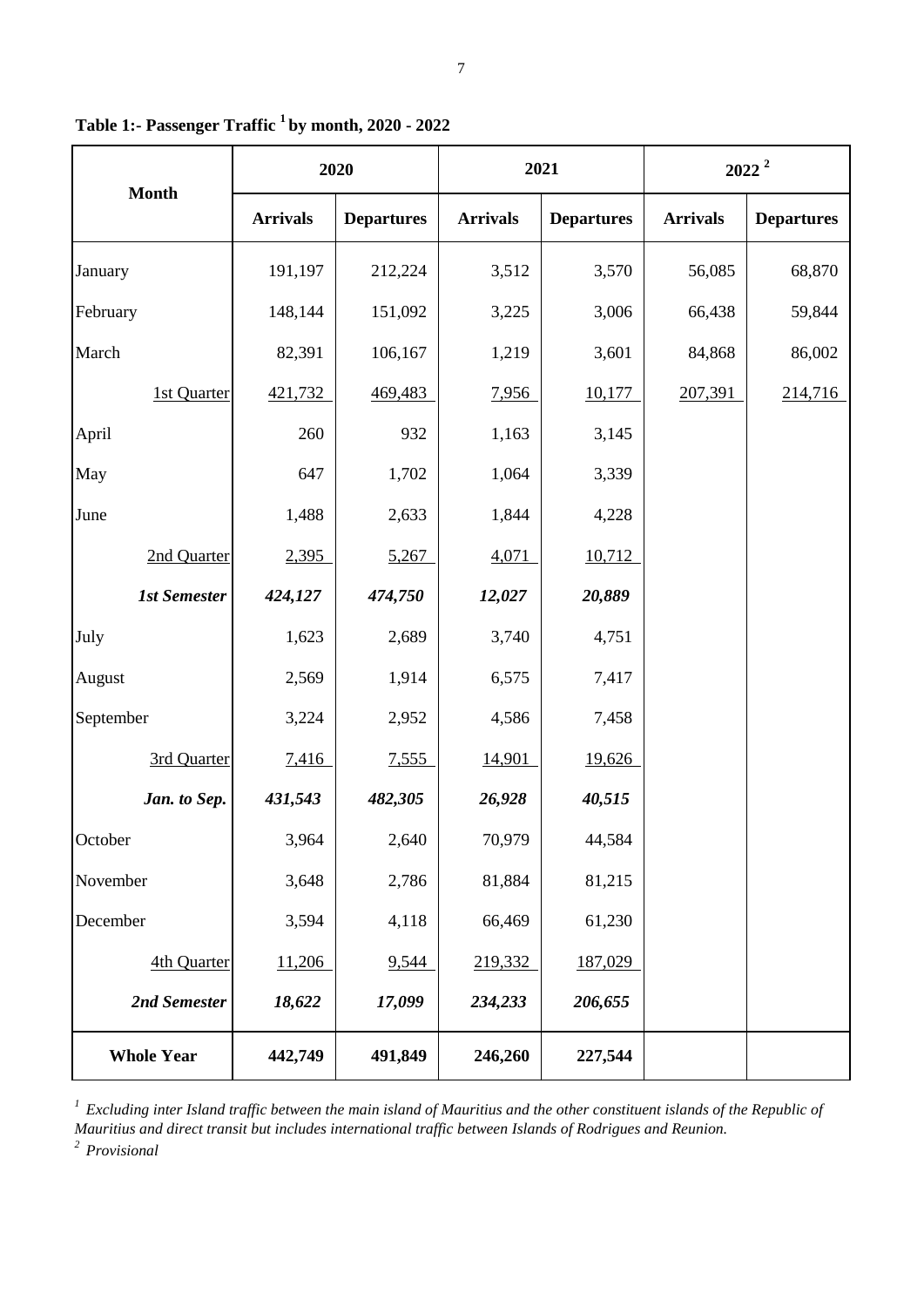| <b>Country of disembarkation</b> | 1st Quarter 2021 | $1st$ Quarter 2022 <sup>2</sup> |  |
|----------------------------------|------------------|---------------------------------|--|
| <b>EUROPE</b>                    | 1,218            | 13,012                          |  |
| Austria                          | $\boldsymbol{0}$ | 185                             |  |
| France                           | 1,218            | 6,484                           |  |
| Germany                          | $\boldsymbol{0}$ | 552                             |  |
| Italy                            | $\boldsymbol{0}$ | $\Omega$                        |  |
| Netherlands                      | $\boldsymbol{0}$ | $\boldsymbol{0}$                |  |
| Switzerland                      | $\boldsymbol{0}$ | 235                             |  |
| Turkey                           | $\boldsymbol{0}$ | 1,948                           |  |
| United Kingdom                   | $\boldsymbol{0}$ | 3,309                           |  |
| Other European countries         | $\boldsymbol{0}$ | 299                             |  |
| <b>AFRICA</b>                    | 493              | 6,427                           |  |
| Kenya                            | $\boldsymbol{0}$ | 776                             |  |
| Malagasy Republic                | $72\,$           | 115                             |  |
| Reunion Island                   | 161              | 2,425                           |  |
| Seychelles                       | 84               | 468                             |  |
| South Africa, Rep. of            | 172              | 2,643                           |  |
| Other African countries          | $\overline{4}$   | $\mathbf{0}$                    |  |
| <b>ASIA</b>                      | 1,856            | 11,063                          |  |
| People's Rep. of China           | 41               | $\Omega$                        |  |
| Hong Kong SAR <sup>3</sup>       | $\boldsymbol{0}$ | $\boldsymbol{0}$                |  |
| India                            | 422              | 2,083                           |  |
| Malaysia                         | $\boldsymbol{0}$ | $\mathbf{0}$                    |  |
| Saudi Arabia                     | $\boldsymbol{0}$ | $\Omega$                        |  |
| Singapore                        | $\boldsymbol{0}$ | $\Omega$                        |  |
| <b>United Arab Emirates</b>      | 1,393            | 8,980                           |  |
| Other Asian countries            | $\boldsymbol{0}$ | $\Omega$                        |  |
| <b>OCEANIA</b>                   | $\boldsymbol{0}$ | 0                               |  |
| Australia                        | $\boldsymbol{0}$ | $\Omega$                        |  |
| <b>NOT STATED</b>                | $\boldsymbol{0}$ | 0                               |  |
| <b>All countries</b>             | 3,567            | 30,502                          |  |

# **Table 2:- Departure of Mauritian residents by country of disembarkation<sup>1</sup> , 1st Quarter, 2021 and 2022**

<sup>1</sup> Country of disembarkation may either be the country of final destination or the transit country

*2 Provisional* 

*3 Special Administrative Region of China*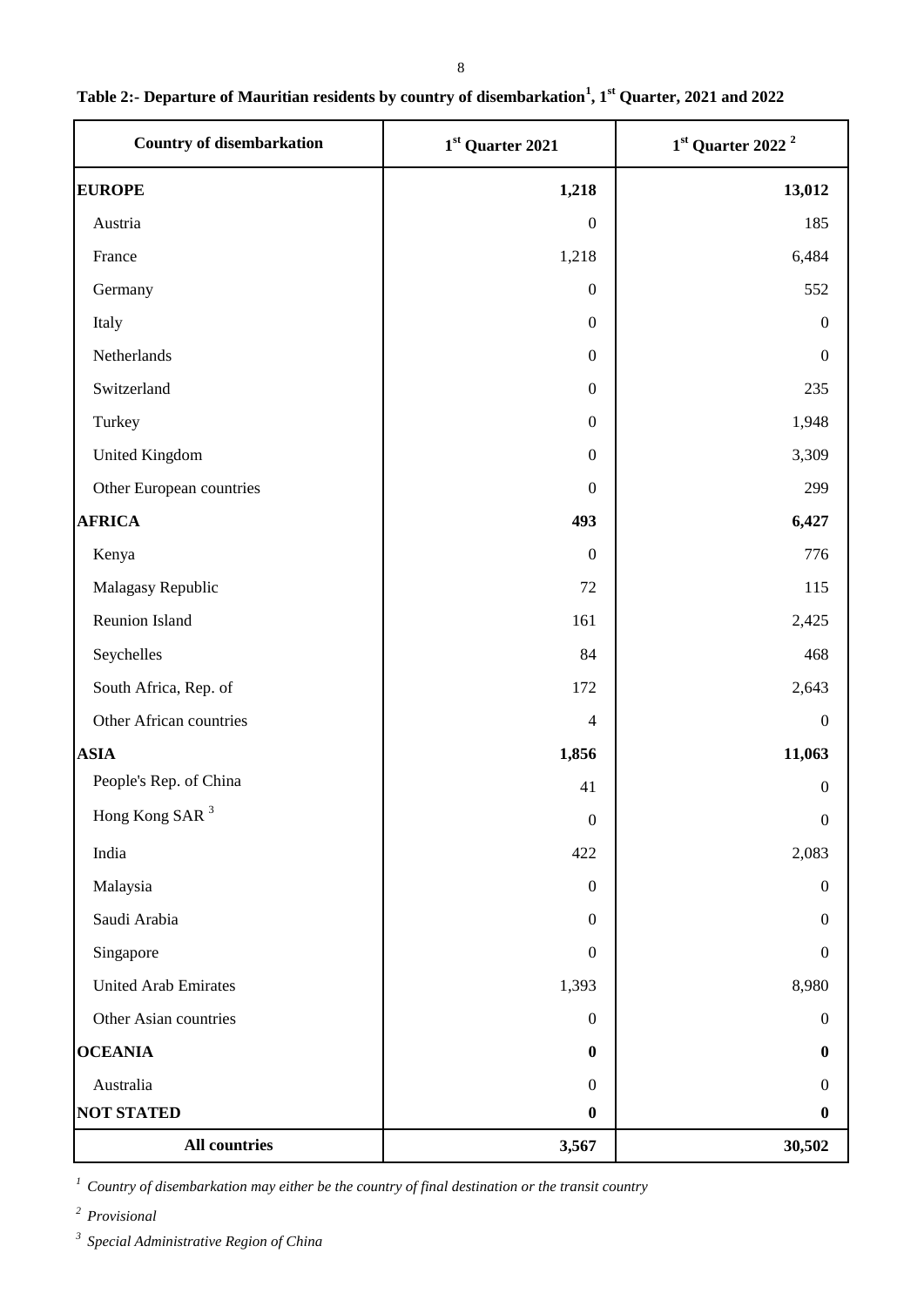| <b>Month</b>        | 2020           | 2021    | $2022^1$ |
|---------------------|----------------|---------|----------|
| January             | 137,419        | 1,232   | 40,028   |
| February            | 111,560        | 1,229   | 52,724   |
| March               | 55,863         | 311     | 66,066   |
| 1st Quarter         | 304,842        | 2,772   | 158,818  |
| April               | 10             | 58      |          |
| May                 | 20             | 115     |          |
| June                | 9              | 280     |          |
| 2nd Quarter         | $\frac{39}{2}$ | 453     |          |
| <b>1st Semester</b> | 304,881        | 3,225   |          |
| July                | 45             | 1,242   |          |
| August              | 317            | 2,499   |          |
| September           | 369            | 2,494   |          |
| 3rd Quarter         | 731            | 6,235   |          |
| Jan. to Sep.        | 305,612        | 9,460   |          |
| October             | 1,149          | 54,434  |          |
| November            | 1,177          | 65,922  |          |
| December            | 1,042          | 49,964  |          |
| 4th Quarter         | 3,368          | 170,320 |          |
| 2nd Semester        | 4,099          | 176,555 |          |
| <b>Whole Year</b>   | 308,980        | 179,780 |          |

**Table 3:- Tourist arrivals by month, 2020 - 2022**

*1 Provisional*

# **Table 4:- Tourist arrivals by main purpose of visit, 1st Quarter, 2021 and 2022**

| <b>Purpose of visit</b> | 1 <sup>st</sup> Quarter 2021 | $1st$ Quarter 2022 <sup>1</sup> |
|-------------------------|------------------------------|---------------------------------|
| Holiday                 | 1,223                        | 150,236                         |
| <b>Business</b>         | 626                          | 4,739                           |
| Transit                 | 835                          | 3,380                           |
| Conference              | $\boldsymbol{0}$             | 80                              |
| <b>Sports</b>           | $\boldsymbol{0}$             | 177                             |
| Other purposes          | 88                           | 206                             |
| <b>Total</b>            | 2,772                        | 158,818                         |

*1 Provisional*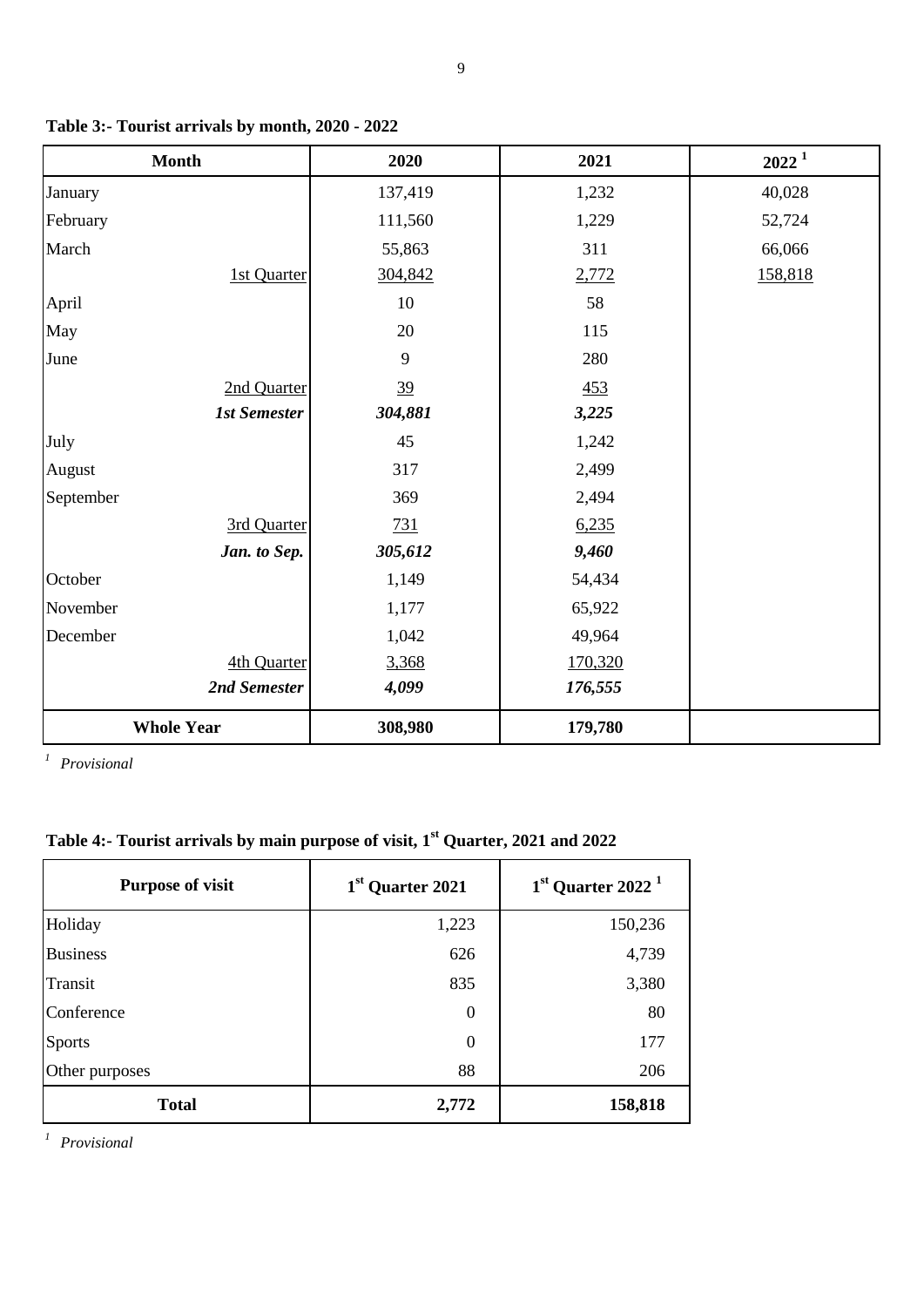| Table 5:- Tourist arrivals by country of residence and by mode of travel, 1 <sup>st</sup> Quarter, 2021 and 2022 |  |  |
|------------------------------------------------------------------------------------------------------------------|--|--|
|------------------------------------------------------------------------------------------------------------------|--|--|

|                             |                              | 1st Quarter 2021                     |                            | $1st$ Quarter 2022 <sup>1</sup> |                                      |                 |  |
|-----------------------------|------------------------------|--------------------------------------|----------------------------|---------------------------------|--------------------------------------|-----------------|--|
| <b>Country of residence</b> | Air                          | <b>Sea</b>                           | <b>Total</b>               | Air                             | Sea                                  | <b>Total</b>    |  |
| <b>EUROPE</b>               | 1,105                        | 12                                   | 1,117                      | 125,017                         | 121                                  | 125,138         |  |
| Austria                     | $20\,$                       | $\boldsymbol{0}$                     | $20\,$                     | 4,411                           | $\boldsymbol{0}$                     | 4,411           |  |
| Belgium                     | 30                           | $\boldsymbol{0}$                     | 30                         | 2,345                           | $\boldsymbol{0}$                     | 2,345           |  |
| Bulgaria                    | $\mathbf{0}$                 | $\boldsymbol{0}$                     | $\boldsymbol{0}$           | 749                             | $\mathbf{1}$                         | 750             |  |
| <b>Czech Republic</b>       | 24                           | $\boldsymbol{0}$                     | 24                         | 5,290                           | $\boldsymbol{0}$                     | 5,290           |  |
| Croatia                     | $\mathbf{1}$                 | $\boldsymbol{0}$                     | $\mathbf{1}$               | 106                             | $\mathbf{1}$                         | 107             |  |
| Denmark                     | $\boldsymbol{0}$             | $\boldsymbol{0}$                     | $\boldsymbol{0}$           | 1,926                           | $\boldsymbol{0}$                     | 1,926           |  |
| Estonia                     | $\boldsymbol{0}$             | $\boldsymbol{0}$                     | $\boldsymbol{0}$           | 696                             | $\boldsymbol{0}$                     | 696             |  |
| Finland                     | 3                            | $\boldsymbol{0}$                     | 3                          | 468                             | $\boldsymbol{0}$                     | 468             |  |
| France                      | 531                          | $\boldsymbol{0}$                     | 531                        | 46,114                          | $20\,$                               | 46,134          |  |
| Germany                     | 84                           | $\mathfrak{2}$                       | 86                         | 15,791                          | $\boldsymbol{0}$                     | 15,791          |  |
| Greece                      | 12                           | $\boldsymbol{0}$                     | $\overline{12}$            | 134                             | 16                                   | 150             |  |
| Hungary                     | 3                            | $\boldsymbol{0}$                     | 3                          | 1,061                           | $\boldsymbol{0}$                     | 1,061           |  |
| Ireland                     | 16                           | $\boldsymbol{0}$                     | 16                         | 374                             | $\boldsymbol{0}$                     | 374             |  |
| Italy                       | 37                           | $\mathbf{1}$                         | 38                         | 3,140                           | $\boldsymbol{0}$                     | 3,140           |  |
| Latvia<br>Lithuania         | $\overline{4}$               | $\boldsymbol{0}$<br>$\boldsymbol{0}$ | $\overline{4}$             | 245<br>420                      | $\mathbf{1}$                         | 246             |  |
| Luxembourg                  | $\mathbf{2}$<br>$\mathbf{1}$ | $\boldsymbol{0}$                     | $\sqrt{2}$<br>$\mathbf{1}$ | 165                             | $\boldsymbol{7}$<br>$\boldsymbol{0}$ | 427<br>165      |  |
| Netherlands                 | 12                           | $\boldsymbol{0}$                     | $\overline{12}$            | 692                             | $\boldsymbol{0}$                     | 692             |  |
| Norway                      | $\sqrt{2}$                   | $\boldsymbol{0}$                     | $\sqrt{2}$                 | 675                             | $\ensuremath{\mathfrak{Z}}$          | 678             |  |
| Poland                      | $22\,$                       | $\mathbf{1}$                         | $\overline{23}$            | 1,150                           | $\overline{4}$                       | 1,154           |  |
| Portugal                    | $\overline{22}$              | $\boldsymbol{0}$                     | $\overline{22}$            | 573                             | $\overline{4}$                       | 577             |  |
| Romania                     | 9                            | $\mathbf{1}$                         | $\overline{10}$            | 1,717                           | $\sqrt{2}$                           | 1,719           |  |
| Serbia                      | $\mathbf{1}$                 | $\boldsymbol{0}$                     | $\mathbf{1}$               | 216                             | $\boldsymbol{0}$                     | 216             |  |
| Slovakia                    | 3                            | $\boldsymbol{0}$                     | $\mathfrak{Z}$             | 1,610                           | $\boldsymbol{0}$                     | 1,610           |  |
| Slovenia                    | 6                            | $\boldsymbol{0}$                     | 6                          | 277                             | $\boldsymbol{0}$                     | 277             |  |
| Spain                       | 54                           | 3                                    | 57                         | 825                             | 17                                   | 842             |  |
| Sweden                      | $\mathbf{2}$                 | $\boldsymbol{0}$                     | $\sqrt{2}$                 | 1,485                           | $\boldsymbol{0}$                     | 1,485           |  |
| Switzerland                 | 56                           | $\boldsymbol{0}$                     | 56                         | 3,305                           | $\boldsymbol{0}$                     | 3,305           |  |
| Turkey                      | 11                           | $\mathbf{1}$                         | $\overline{12}$            | 766                             | 3                                    | 769             |  |
| <b>United Kingdom</b>       | 38                           | $\mathbf{1}$                         | 39                         | 23,033                          | 6                                    | 23,039          |  |
| $CIS2$ countries            | 93                           | $\overline{2}$                       | 95                         | 4,960                           | 35                                   | 4,995           |  |
| of which:                   |                              |                                      |                            |                                 |                                      |                 |  |
| <b>Belarus</b>              | $\overline{c}$               | $\theta$                             | $\overline{c}$             | 193                             | 1                                    | 194             |  |
| Kazakhstan                  | $\theta$                     | $\theta$                             | $\theta$                   | 39                              | $\theta$                             | 39              |  |
| Russian Federation          | 64                           | $\boldsymbol{l}$                     | 65                         | 3,181                           | 16                                   | 3,197           |  |
| Ukraine                     | $25\,$                       | $\mathcal{I}$                        | 26                         | 1,359                           | 16                                   | 1,375           |  |
| Other CIS countries         | $\overline{c}$               | $\boldsymbol{\mathit{0}}$            | $\overline{c}$             | 188                             | $\overline{\mathbf{c}}$              | $\it 190$       |  |
| Other European countries    | 6                            | $\boldsymbol{0}$                     | 6                          | 298                             | $\mathbf{1}$                         | 299             |  |
| <b>AFRICA</b>               | 280                          | $\overline{12}$                      | $\overline{292}$           | 22,998                          | 31                                   | 23,029          |  |
| $IOC^3$ countries           | $90\,$                       | $\boldsymbol{o}$                     | 90                         | 4,860                           | 6                                    | 4,866           |  |
| of which:                   |                              |                                      |                            |                                 |                                      |                 |  |
| Comoros                     | $\overline{c}$               | 0                                    | $\sqrt{2}$                 | 83                              | $\boldsymbol{\theta}$                | 83              |  |
| Malagasy Republic           | 39                           | $\theta$                             | $\overline{39}$            | 410                             | $\overline{4}$                       | 414             |  |
| Reunion Island              | 46                           | 0                                    | $\sqrt{46}$                | 4,011                           | $\boldsymbol{\theta}$                | 4,011           |  |
| Seychelles                  | $\mathfrak{Z}$               | $\theta$                             | $\mathfrak{Z}$             | 356                             | $\overline{c}$                       | 358             |  |
| Algeria                     | $\mathbf{0}$                 | $\boldsymbol{0}$                     | $\boldsymbol{0}$           | $\overline{22}$                 | $\boldsymbol{0}$                     | $22\,$          |  |
| Angola                      | $\boldsymbol{0}$             | $\mathbf{1}$                         | $\mathbf{1}$               | $22\,$                          | $\boldsymbol{0}$                     | $\overline{22}$ |  |
| Benin                       | $\mathbf{0}$                 | $\boldsymbol{0}$                     | $\boldsymbol{0}$           | $\tau$                          | $\boldsymbol{0}$                     | $\overline{7}$  |  |
| Botswana                    | $\mathbf{0}$                 | $\mathbf{0}$                         | $\boldsymbol{0}$           | 78                              | $\boldsymbol{0}$                     | $78\,$          |  |
| Burundi                     | $\mathbf{0}$                 | $\boldsymbol{0}$                     | $\boldsymbol{0}$           | 6                               | $\boldsymbol{0}$                     | 6               |  |
| Cameroon                    | 9                            | $\boldsymbol{0}$                     | 9                          | 73                              | $\,1$                                | 74              |  |
| Congo                       | 3                            | $\boldsymbol{0}$                     | $\mathfrak{Z}$             | $\overline{52}$                 | $\overline{0}$                       | $\overline{52}$ |  |
| Egypt                       | $\overline{7}$               | $\boldsymbol{0}$                     | $\overline{7}$             | 130                             | $\mathbf{1}$                         | 131             |  |
| Ethiopia                    | $\mathbf{1}$                 | $\boldsymbol{0}$                     | $\mathbf{1}$               | 13                              | $\boldsymbol{0}$                     | 13              |  |
| Gabon                       | $\mathbf{1}$                 | $\boldsymbol{0}$                     | $\mathbf{1}$               | $\boldsymbol{7}$                | $\boldsymbol{0}$                     | $7\phantom{.0}$ |  |
| Ghana                       | $\overline{7}$               | $\mathfrak{Z}$                       | $\overline{10}$            | 78                              | $\,1$                                | 79              |  |
| <b>Ivory Coast</b>          | $\mathbf{0}$                 | $\overline{4}$                       | $\overline{4}$             | 59                              | $\overline{7}$                       | 66              |  |
| Kenya                       | 18                           | $\boldsymbol{2}$                     | $\overline{20}$            | 354                             | $\sqrt{2}$                           | 356             |  |
| Lesotho                     | $\mathbf{0}$                 | $\boldsymbol{0}$                     | $\mathbf{0}$               | $\overline{33}$                 | $\boldsymbol{0}$                     | 33              |  |
| Malawi                      | $\boldsymbol{0}$             | $\overline{0}$                       | $\boldsymbol{0}$           | $\overline{24}$                 | $\overline{0}$                       | 24              |  |

10

*1 Provisional <sup>2</sup>*

 *Commonwealth of Independent States <sup>3</sup>*

 *Indian Ocean Commission*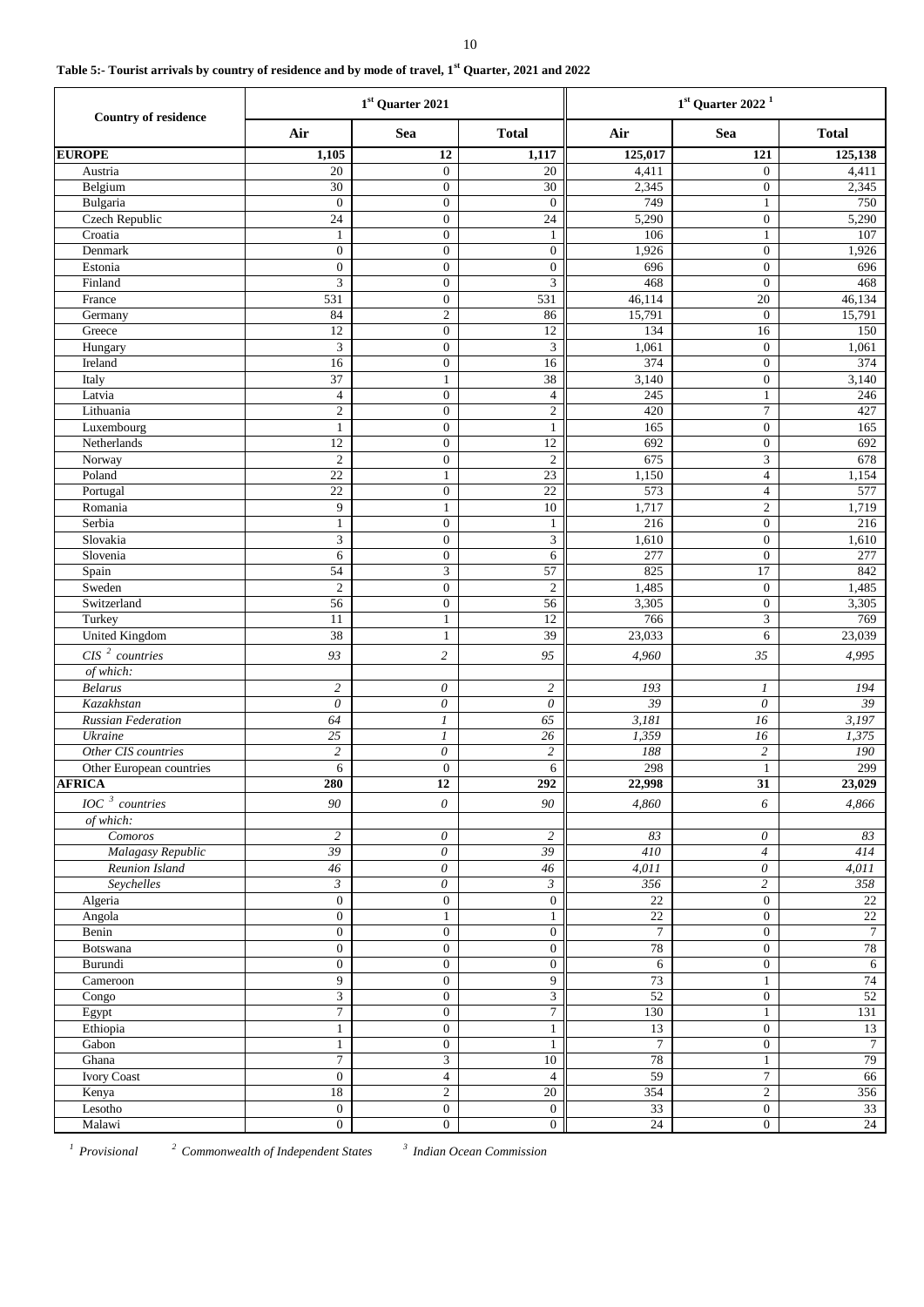### 11

# **Table 5 (Cont'd):- Tourist arrivals by country of residence and by mode of travel, 1st Quarter, 2021 and 2022**

| <b>Country of residence</b>             |                           | 1st Quarter 2021             |                              | $1st$ Quarter 2022 <sup>1</sup> |                         |              |
|-----------------------------------------|---------------------------|------------------------------|------------------------------|---------------------------------|-------------------------|--------------|
|                                         | Air                       | Sea                          | <b>Total</b>                 | Air                             | Sea                     | <b>Total</b> |
| Mayotte                                 | $\mathbf{1}$              | $\overline{0}$               | $\mathbf{1}$                 | 64                              | $\boldsymbol{0}$        | 64           |
| Morocco                                 | 9                         | $\overline{0}$               | 9                            | 98                              | $\overline{0}$          | 98           |
| Mozambique                              | $\mathbf{1}$              | $\overline{0}$               | $\mathbf{1}$                 | 67                              | $\boldsymbol{0}$        | 67           |
| Namibia                                 | $\overline{4}$            | $\overline{0}$               | $\overline{4}$               | 97                              | $\boldsymbol{0}$        | 97           |
| Niger                                   | $\boldsymbol{0}$          | $\overline{0}$               | $\boldsymbol{0}$             | 26                              | $\boldsymbol{0}$        | 26           |
| Nigeria                                 | 10                        | $\boldsymbol{0}$             | 10                           | 337                             | $\boldsymbol{0}$        | 337          |
| Rwanda<br>Senegal                       | 5<br>$\mathbf{1}$         | $\mathbf{0}$<br>$\mathbf{0}$ | 5<br>$\mathbf{1}$            | 41<br>29                        | $\boldsymbol{0}$<br>10  | 41<br>39     |
| South Africa, Rep. of                   | 53                        | $\mathbf{1}$                 | 54                           | 15,297                          | $\mathbf{1}$            | 15,298       |
| Sudan                                   | $\boldsymbol{0}$          | $\mathbf{0}$                 | $\boldsymbol{0}$             | 5                               | $\boldsymbol{0}$        | 5            |
| Kingdom of Eswatini <sup>4</sup>        | $\mathbf{0}$              | $\overline{0}$               | $\boldsymbol{0}$             | 36                              | $\boldsymbol{0}$        | 36           |
| Tanzania                                | 12                        | $\mathbf{1}$                 | 13                           | 106                             | $\sqrt{2}$              | 108          |
| Togo                                    | $\boldsymbol{0}$          | $\boldsymbol{0}$             | $\boldsymbol{0}$             | 5                               | $\boldsymbol{0}$        | 5            |
| Tunisia                                 | 8                         | $\boldsymbol{0}$             | 8                            | 111                             | $\boldsymbol{0}$        | 111          |
| Uganda                                  | 10                        | $\overline{0}$               | 10                           | 97                              | $\boldsymbol{0}$        | 97           |
| Zimbabwe                                | 18                        | $\mathbf{0}$                 | 18                           | 233                             | $\boldsymbol{0}$        | 233          |
| Zambia                                  | $\boldsymbol{0}$          | $\overline{0}$               | $\overline{0}$               | 77                              | $\overline{0}$          | 77           |
| Other African countries                 | 12                        | $\mathbf{0}$                 | 12                           | 454                             | $\boldsymbol{0}$        | 454          |
| <b>ASIA</b>                             | 1,111                     | 92                           | 1,203                        | 7,584                           | 647                     | 8,231        |
| Afghanistan                             | 1                         | $\overline{0}$               | 1                            | 57                              | $\boldsymbol{0}$        | 57           |
| Bangladesh                              | 12                        | $\overline{0}$               | 12                           | 96                              | $\boldsymbol{0}$        | 96           |
| Hong Kong SAR <sup>5</sup>              | $\overline{4}$            | $\mathbf{0}$                 | $\overline{4}$               | 24                              | $\boldsymbol{0}$        | 24           |
| India                                   | 332                       | $\overline{\mathbf{3}}$      | 335                          | 2,414                           | 18                      | 2,432        |
| Indonesia                               | 353                       | 75                           | 428                          | 813                             | 302                     | 1,115        |
| Israel                                  | $\mathfrak{2}$            | $\mathbf{0}$                 | $\overline{2}$               | 297                             | $\boldsymbol{0}$        | 297          |
| Japan                                   | $\overline{11}$           | $\boldsymbol{0}$             | $11\,$                       | 39                              | $\boldsymbol{0}$        | 39           |
| Korea Republic                          | $\overline{13}$           | $\overline{0}$               | $\overline{13}$              | 15                              | $\boldsymbol{0}$        | 15           |
| Malaysia                                | 3                         | $\overline{0}$               | $\ensuremath{\mathfrak{Z}}$  | 58                              | $\overline{7}$          | 65           |
| Maldives                                | $\boldsymbol{0}$          | $\mathbf{0}$                 | $\boldsymbol{0}$             | 10                              | $\mathbf{1}$            | 11           |
| Nepal                                   | $\sqrt{2}$                | $\overline{0}$               | $\overline{c}$               | 31                              | $\overline{0}$          | 31           |
| Pakistan                                | $\,$ 8 $\,$               | $\mathbf{0}$                 | $\,$ 8 $\,$                  | 111                             | $\boldsymbol{0}$        | 111          |
| People's Rep. of China                  | 81                        | $\mathbf{1}$                 | 82                           | 277                             | $\mathbf{1}$            | 278          |
| Philippines                             | 205                       | $\tau$<br>$\boldsymbol{0}$   | 212                          | 760                             | 251<br>$\boldsymbol{0}$ | 1,011        |
| Singapore<br>Sri Lanka                  | 3<br>$\sqrt{2}$           | 3                            | $\mathfrak{Z}$<br>$\sqrt{5}$ | 50<br>73                        | 5                       | 50<br>78     |
| Taiwan, China                           | 24                        | $\mathfrak{Z}$               | $27\,$                       | 90                              | 10                      | 100          |
| Thailand                                | $\overline{0}$            | $\mathbf{0}$                 | $\overline{0}$               | 24                              | $\overline{0}$          | 24           |
| Vietnam                                 | 29                        | $\mathbf{0}$                 | 29                           | 112                             | 36                      | 148          |
| <b>MIDDLE EAST countries</b>            | 26                        | 0                            | 26                           | 2,227                           | $\theta$                | 2,227        |
| of which:                               |                           |                              |                              |                                 |                         |              |
| Bahrain                                 | 0                         | 0                            | $\theta$                     | 31                              | 0                       | 31           |
| <b>Iran</b>                             | 0                         | $\theta$                     | $\theta$                     | 40                              | $\theta$                | 40           |
| Jordan                                  | $\theta$                  | $\theta$                     | $\boldsymbol{\theta}$        | 26                              | $\theta$                | 26           |
| Kuwait                                  | $\boldsymbol{l}$          | $\theta$                     | $\boldsymbol{l}$             | 43                              | $\theta$                | 43           |
| Lebanon                                 | $\boldsymbol{\mathit{0}}$ | $\theta$                     | $\boldsymbol{\mathit{0}}$    | $\sqrt{48}$                     | 0                       | 48           |
| <b>Oman</b>                             | $\overline{c}$            | $\theta$                     | $\overline{c}$               | 24                              | $\theta$                | 24           |
| Qatar                                   | $\theta$                  | 0                            | $\theta$                     | 28                              | 0                       | 28           |
| Saudi Arabia                            | $\boldsymbol{l}$          | 0                            | $\boldsymbol{l}$             | 524                             | $\theta$                | 524          |
| <b>United Arab Emirates</b>             | 22                        | 0                            | 22                           | 1,450                           | 0                       | 1,450        |
| Other Middle East countries             | 0<br>$\mathbf{0}$         | 0<br>$\mathbf{0}$            | 0<br>$\overline{0}$          | 13                              | 0                       | 13           |
| Other Asian countries<br><b>OCEANIA</b> | 16                        | 5                            | 21                           | 6<br>583                        | 16<br>$\mathbf{3}$      | 22<br>586    |
| Australia                               | 9                         | $\overline{4}$               | 13                           | 502                             | $\boldsymbol{0}$        | 502          |
| New Zealand                             | 5                         | $\mathbf{1}$                 | 6                            | 37                              | 3                       | 40           |
| Other Oceanian countries                | $\overline{2}$            | $\overline{0}$               | $\overline{2}$               | 44                              | $\overline{0}$          | 44           |
| <b>AMERICA</b>                          | 129                       | $\mathbf{3}$                 | 132                          | 1,745                           | 8                       | 1,753        |
| <b>Brazil</b>                           | 6                         | $\mathbf{0}$                 | 6                            | 78                              | $\boldsymbol{0}$        | 78           |
| Canada                                  | 34                        | $\mathbf{1}$                 | $\overline{35}$              | 663                             | $\boldsymbol{0}$        | 663          |
| <b>USA</b>                              | 55                        | $\overline{0}$               | 55                           | 847                             | $\sqrt{2}$              | 849          |
| Other American countries                | 34                        | $\overline{c}$               | 36                           | 157                             | 6                       | 163          |
| Others & not stated                     | $\overline{7}$            | $\bf{0}$                     | $\overline{7}$               | 81                              | $\bf{0}$                | 81           |
| All countries                           | 2,648                     | 124                          | 2,772                        | 158,008                         | 810                     | 158,818      |

*1 Provisional <sup>4</sup>*

 *Kingdom of Eswatini was formerly known as Swaziland <sup>5</sup>*

 *Special Administrative Region of China*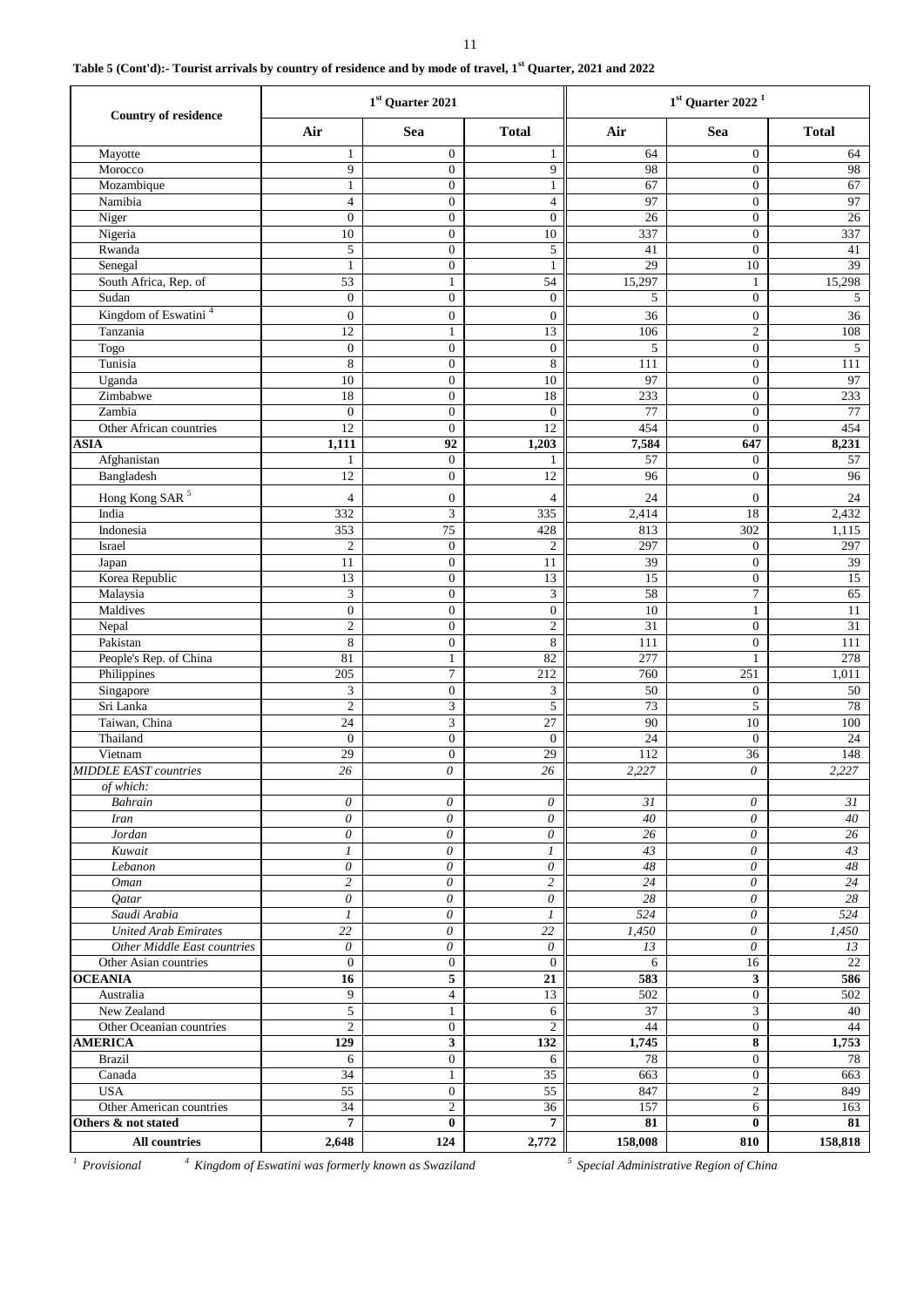|                   |             | 1st Quarter 2021 |              | $1st$ Quarter 2022 <sup>1</sup> |        |              |
|-------------------|-------------|------------------|--------------|---------------------------------|--------|--------------|
| Age group (years) | <b>Male</b> | Female           | <b>Total</b> | <b>Male</b>                     | Female | <b>Total</b> |
| Under 5           | 48          | 32               | 80           | 3,813                           | 3,651  | 7,464        |
| $5 - 9$           | 30          | 25               | 55           | 3,235                           | 3,267  | 6,502        |
| $10 - 14$         | 12          | 19               | 31           | 2,835                           | 2,903  | 5,738        |
| $15 - 19$         | 31          | 28               | 59           | 1,923                           | 2,321  | 4,244        |
| $20 - 24$         | 193         | 85               | 278          | 2,563                           | 3,534  | 6,097        |
| $25 - 29$         | 310         | 88               | 398          | 5,694                           | 7,406  | 13,100       |
| $30 - 34$         | 340         | 96               | 436          | 8,367                           | 9,020  | 17,387       |
| $35 - 39$         | 257         | 70               | 327          | 8,107                           | 7,773  | 15,880       |
| $40 - 44$         | 199         | 78               | 277          | 7,251                           | 6,461  | 13,712       |
| $45 - 49$         | 131         | 68               | 199          | 6,817                           | 6,398  | 13,215       |
| $50 - 54$         | 109         | 59               | 168          | 7,265                           | 7,247  | 14,512       |
| $55 - 59$         | 85          | 55               | 140          | 7,144                           | 6,967  | 14,111       |
| $60 - 64$         | 78          | 60               | 138          | 5,733                           | 5,352  | 11,085       |
| $65 - 69$         | 50          | 47               | 97           | 3,993                           | 3,506  | 7,499        |
| 70 & over         | 53          | 36               | 89           | 4,590                           | 3,682  | 8,272        |
| <b>Total</b>      | 1,926       | 846              | 2,772        | 79,330                          | 79,488 | 158,818      |

**Table 6a:- Tourist arrivals by age and sex, 1st Quarter, 2021 and 2022**

*1 Provisional*

**Table 6b:- Tourist arrivals by broad age group and mode of arrival, 1st Quarter, 2021 and 2022**

|                   | 1 <sup>st</sup> Quarter 2021 |                  |              | $1st$ Quarter 2022 <sup>1</sup> |          |              |
|-------------------|------------------------------|------------------|--------------|---------------------------------|----------|--------------|
| Age group (years) | Air                          | <b>Sea</b>       | <b>Total</b> | Air                             | Sea      | <b>Total</b> |
| Under 15          | 166                          | $\boldsymbol{0}$ | 166          | 19,704                          | $\theta$ | 19,704       |
| $15 - 59$         | 2,163                        | 119              | 2,282        | 111,461                         | 797      | 112,258      |
| $60 \& over$      | 319                          | 5                | 324          | 26,843                          | 13       | 26,856       |
| <b>Total</b>      | 2,648                        | 124              | 2,772        | 158,008                         | 810      | 158,818      |

*1 Provisional*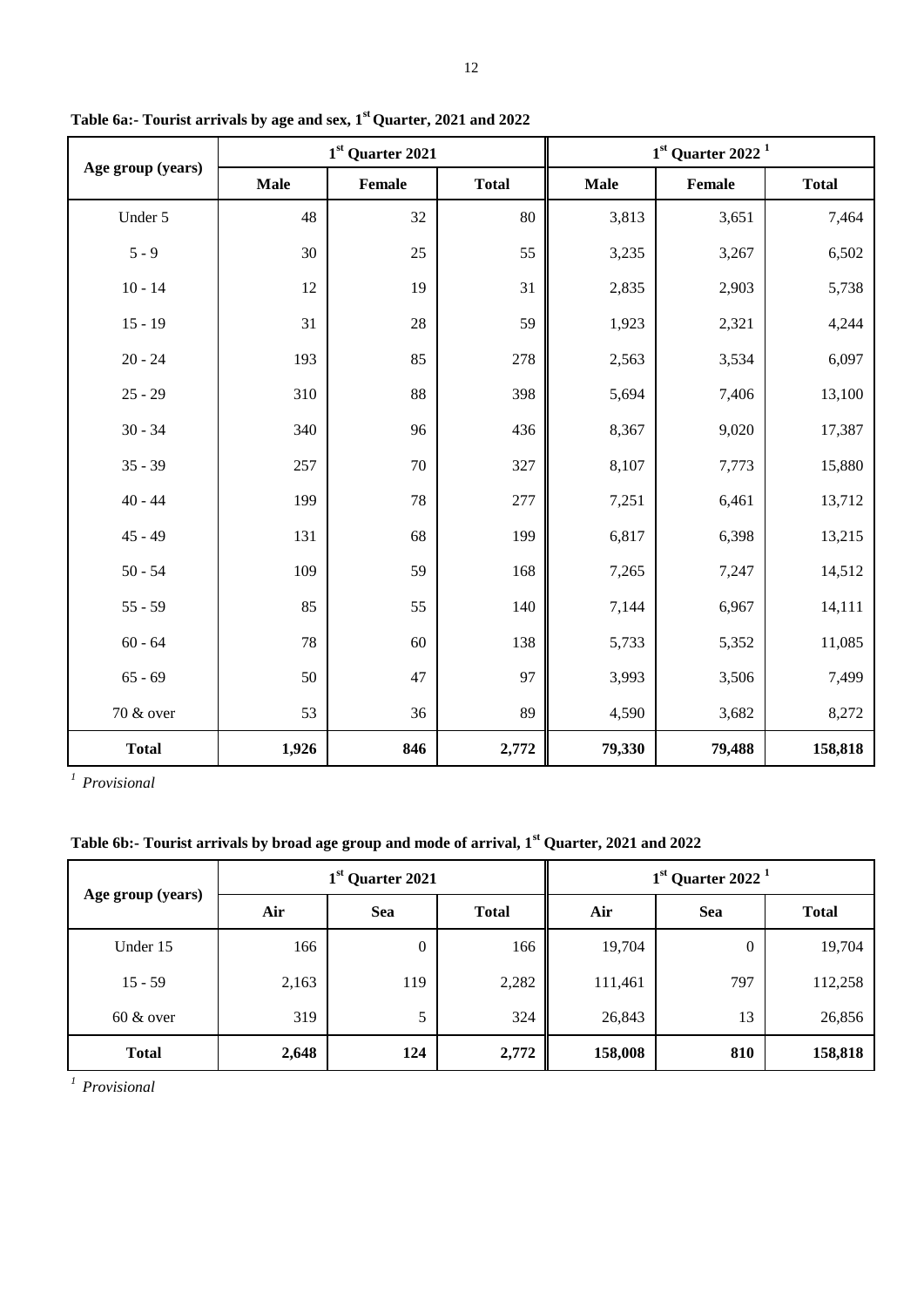### **France Germany Italy Netherlands Switzerland Turkey United Kingdom Federation Russian Reunion Island South Africa, Rep. of India People's Rep. of China Australia EUROPE** 102,618 39,404 13,648 2,184 484 2,495 738 17,505 1,411 13 51 30 77 52 *of which:* France 1 48,684 36,482 1,814 911 319 382 1 2,017 355 10 18 5 47 7 Germany 14,167 1,372 9,652 152 41 202 5 195 42 1 1 1 2 2 2 Italy 0 0 0 0 0 0 0 0 0 0 0 0 0 0 Netherlands 0 0 0 0 0 0 0 0 0 0 0 0 0 0 Switzerland | 4,271 | 572 | 473 | 106 | 12 | 1,671 | 0 | 60 | 41 | 0 | 4 | 0 | 1 | 5 Turkey 8,952 406 526 938 54 85 727 387 667 2 4 11 19 2 United Kingdom | 15,660 | 132 | 33 | 37 | 9 | 11 | 0 | 14,735 | 15 | 0 | 23 | 10 | 7 | 9 **AFRICA 29,462 4,965 334 28 38 118 7 479 132 3,940 15,170 120 85 44**  *of which:* Kenya 1,879 211 21 8 11 12 0 77 39 7 131 27 33 2 Malagasy Republic | 410 | 10 | 2 | 0 | 0 | 0 | 0 | 1 | 0 | 16 | 8 | 19 | 3 | 0 Reunion Island | 9,532 | 4,632 | 155 | 7 | 10 | 43 | 1 | 36 | 0 | 3,890 | 304 | 32 | 4 | 2 Seychelles | 737 | 35 | 16 | 6 | 2 | 9 | 2 | 23 | 68 | 0 | 6 | 19 | 19 | 3 South Africa, Rep. of | 16,781 | 76 | 140 | 7 | 15 | 54 | 4 | 342 | 25 | 27 | 14,721 | 23 | 26 | 37 **ASIA 25,920 1,745 1,809 928 170 692 21 5,049 1,630 58 76 2,264 115 406**  *of which:* Hong Kong SAR <sup>2</sup> 0 0 0 0 0 0 0 0 0 0 0 0 0 0 India 1,737 | 9 | 0 | 0 | 1 | 0 | 0 | 4 | 1 | 18 | 0 | 1,665 | 0 | 2 Malaysia 0 0 0 0 0 0 0 0 0 0 0 0 0 0 People's Rep. of China 0 0 0 0 0 0 0 0 0 0 0 0 0 0 Saudi Arabia 0 0 0 0 0 0 0 0 0 0 0 0 0 0 Singapore 0 0 0 0 0 0 0 0 0 0 0 0 0 0 United Arab Emirates | 24,160 | 1,736 | 1,809 | 928 | 169 | 692 | 21 | 5,044 | 1,616 | 40 | 73 | 599 | 115 | 404 **OCEANIA 0 0 0 0 0 0 0 0 0 0 0 0 0 0 AMERICA 8 0 0 0 0 0 0 0 8 0 0 0 0 0 Total arrivals by air 158,008 46,114 15,791 3,140 692 3,305 766 23,033 3,181 4,011 15,297 2,414 277 502**  *of which:* **France** Germany **Italy** Nether**lands Switzerland Turkey United Kingdom Russian Federation Reunion Island South Africa, Rep. of India People's Rep. of China Australia** Direct from own country of residence 79.1% 61.1% Napp Napp 50.6% 94.9% 64.0% Napp 97.0% 96.2% 69.0% Napp Napp From United Arab Emirates 3.8% 11.5% 29.6% 24.4% 20.9% 2.7% 21.9% 50.8% 1.0% 0.5% 24.8% 41.5% 80.5% From Turkey 0.9% 3.3% 29.9% 7.8% 2.6% 1.7% 21.0% 0.0% 0.0% 0.5% 6.9% 0.4% From France 20.0% 11.5% 29.0% 46.1% 11.6% 0.1% 8.8% 11.2% 0.2% 0.1% 0.2% 17.0% 17.0% 1.4% From Reunion Island 10.0% 1.0% 1.0% 1.0% 1.2% 1.4% 1.3% 0.1% 0.2% 0.0% 1.0% 2.0% 1.3% 1.3% 1.4% 0.4% **Country of last embarkation Total tourist arrivals of which, arrivals from selected country of residence**

From Netherlands 0.0% 0.0% 0.0% 0.0% 0.0% 0.0% 0.0% 0.0% 0.0% 0.0% 0.0% 0.0% From South Africa, Rep. of 2.9% 0.2% 0.2% 0.2% 2.2% 1.6% 0.5% 1.5% 0.8% 0.7% 1.0% 1.0% 9.4% 7.4%

# **Table 7:- Tourist arrivals <sup>1</sup>by air and by main port of last embarkation for selected markets, 1st Quarter 2022**

*1 Provisional*

*<sup>2</sup>Special Administrative Region of China*

*Napp: Not Applicable*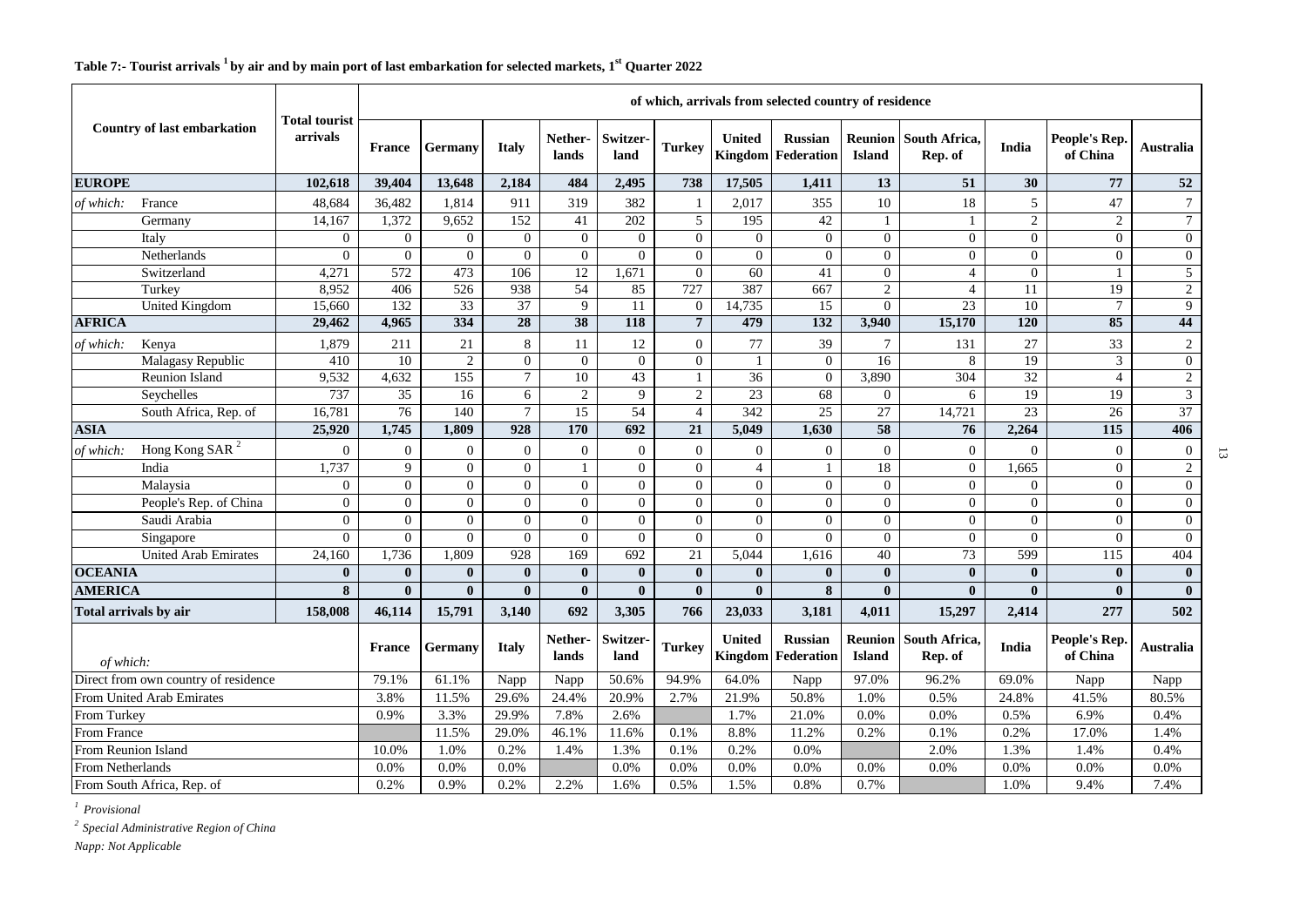|                   | Year                    | <b>Tourist</b><br>arrivals<br>(Number) | <b>Tourist</b><br>departures<br>(Number) | <b>Tourist</b><br>Nights $1$ | Average<br>Length of stay | <b>Tourism</b><br>earnings <sup>2</sup><br>(Rs Mn) |
|-------------------|-------------------------|----------------------------------------|------------------------------------------|------------------------------|---------------------------|----------------------------------------------------|
| 2019              | 1 <sup>st</sup> Quarter | 352,305                                | 380,228                                  | 4,117,859                    | 10.8                      | 16,518                                             |
|                   | $2nd$ Quarter           | 297,777                                | 296,081                                  | 3,028,030                    | 10.2                      | 14,534                                             |
|                   | $3rd$ Quarter           | 323,560                                | 318,879                                  | 3,599,943                    | 11.3                      | 14,052                                             |
|                   | 4 <sup>th</sup> Quarter | 409,846                                | 365,118                                  | 3,720,033                    | 10.2                      | 18,003                                             |
|                   | Year                    | 1,383,488                              | 1,360,306                                | 14,465,865                   | 10.6                      | 63,107                                             |
| 2020              | $1st$ Quarter           | 304,842                                | 350,035                                  | 3,854,358                    | 11.0                      | 14,144                                             |
|                   | $2nd$ Quarter           | 39                                     | 2,190                                    | 230,780                      | 105.4                     | 1,939                                              |
|                   | $3rd$ Quarter           | 731                                    | 1,310                                    | 191,439                      | 146.1                     | 824                                                |
|                   | $4th$ Quarter           | 3,368                                  | 1,755                                    | 208,680                      | 118.9                     | 757                                                |
|                   | Year                    | 308,980                                | 355,290                                  | 4,485,257                    | 12.6                      | 17,664                                             |
| 2021              | $1st$ Quarter           | 2,772                                  | 1,989                                    | 153,588                      | 77.2                      | 522                                                |
|                   | $2nd$ Quarter           | 453                                    | 1,264                                    | 146,216                      | 115.7                     | 385                                                |
|                   | $3rd$ Quarter           | 6,235                                  | 4,064                                    | 189,954                      | 46.7                      | 1,704                                              |
|                   | $4th$ Quarter           | 170,320                                | 140,126                                  | 1,678,483                    | 12.0                      | 12,642                                             |
|                   | Year                    | 179,780                                | 147,443                                  | 2,168,241                    | 14.7                      | 15,253                                             |
| 2022 <sup>3</sup> | 1 <sup>st</sup> Quarter | 158,818                                | 161,973                                  | 2,188,334                    | 13.5                      | 12,539                                             |

**Table 8:- Tourist arrivals, tourist departures, tourist nights, average length of stay and tourism earnings, 2019 - 2022**

*1 Tourist nights for a reference period refer to nights spent by tourists departing in that reference period* <sup>2</sup> Source: Bank of Mauritius *<sup>3</sup>* Provisional

**Table 9:- Hotels <sup>1</sup> , rooms and bedplaces, 2019 - 2022**

| Year     |         | Number as at end of period |                   |                  |                 |              |                  |  |  |  |
|----------|---------|----------------------------|-------------------|------------------|-----------------|--------------|------------------|--|--|--|
|          |         |                            | <b>All Hotels</b> |                  | "Large" Hotels  |              |                  |  |  |  |
|          |         | <b>Hotels</b>              | <b>Rooms</b>      | <b>Bedplaces</b> | <b>Hotels</b>   | <b>Rooms</b> | <b>Bedplaces</b> |  |  |  |
| 2019     | 1st Qr. | 110                        | 13,456            | 30,228           | 57              | 10,564       | 24,200           |  |  |  |
|          | 2nd Qr. | 109                        | 13,336            | 30,068           | 58              | 10,533       | 24,192           |  |  |  |
|          | 3rd Qr. | 110                        | 13,248            | 30,623           | 57              | 10,370       | 24,437           |  |  |  |
|          | 4th Qr. | 112                        | 13,489            | 31,024           | 58              | 10,539       | 24,743           |  |  |  |
| 2020     | 1st Qr. | 111                        | 13,297            | 30,664           | 57              | 10,352       | 24,336           |  |  |  |
|          | 2nd Qr. | 91 <sup>3</sup>            | 10,537            | 24,214           | $44^{3}$        | 7,972        | 18,801           |  |  |  |
|          | 3rd Qr. | $74^3$                     | 8,171             | 19,091           | 32 <sup>3</sup> | 5,898        | 14,283           |  |  |  |
|          | 4th Qr. | 106                        | 12,171            | 28,104           | 53              | 9,290        | 21,905           |  |  |  |
| 2021     | 1st Qr. | $93^3$                     | 10,837            | 24,895           | $49^{3}$        | 8,470        | 19,730           |  |  |  |
|          | 2nd Qr. | 81 <sup>3</sup>            | 9,358             | 20,663           | 39 <sup>3</sup> | 7,057        | 15,761           |  |  |  |
|          | 3rd Qr. | $92^{3}$                   | 10,810            | 24,824           | 45 <sup>3</sup> | 8,243        | 19,311           |  |  |  |
|          | 4th Qr. | 111                        | 13,902            | 32,157           | 61              | 11,178       | 26,261           |  |  |  |
| $2022^2$ | 1st Qr. | 111                        | 13,917            | 32,244           | 61              | 11,171       | 26,295           |  |  |  |

<sup>1</sup> Refers to hotels in the Island of Mauritius which were operational

*<sup>2</sup> Provisional*

*3 Excluding hotels used as quarantine centres*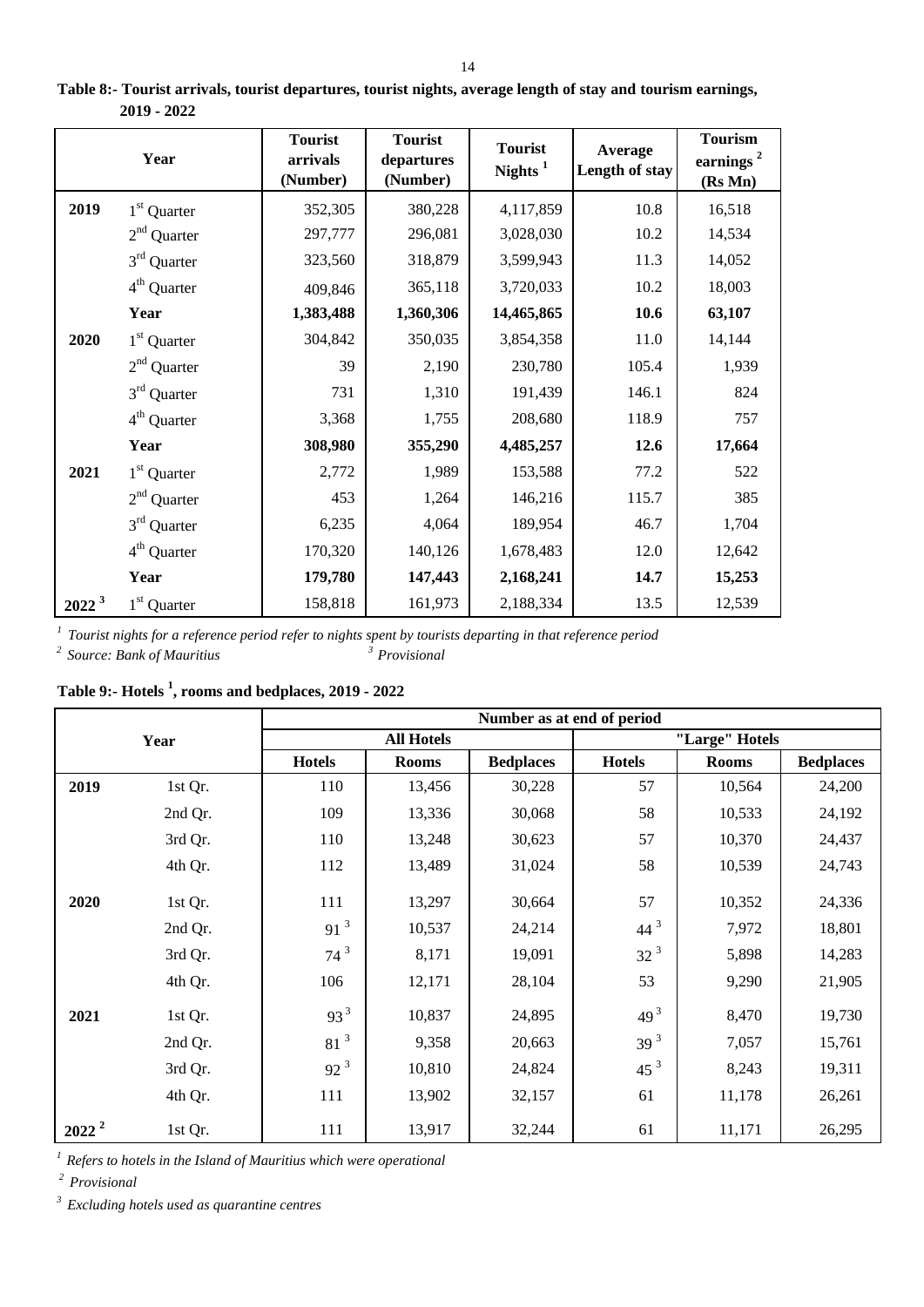|                             | <b>All Hotels</b> |                |                |                |          | "Large" Hotels |                  |                  |             |                 |          |            |
|-----------------------------|-------------------|----------------|----------------|----------------|----------|----------------|------------------|------------------|-------------|-----------------|----------|------------|
| <b>Month</b>                | 2020              |                | 2021           |                | $2022^2$ |                | 2020             |                  | 2021        |                 | $2022^2$ |            |
|                             | Room              | <b>Bed</b>     | Room           | <b>Bed</b>     | Room     | <b>Bed</b>     | Room             | <b>Bed</b>       | Room        | <b>Bed</b>      | Room     | <b>Bed</b> |
| January                     | 73                | 64             | 18             | 15             | 42       | 37             | 75               | 65               | 18          | 15              | 44       | 38         |
| February                    | 70                | 61             | 15             | 11             | 44       | 39             | 72               | 63               | 14          | 11              | 46       | 41         |
| March                       | 42                | 34             | 8              | 6              | 50       | 44             | 43               | 35               | 9           | 6               | 52       | 45         |
| <b>1st Quarter</b>          | 63                | 54             | <u>14</u>      | 11             | 45       | 40             | 64               | 56               | <u>14</u>   | $\overline{11}$ | 47       | 41         |
| April                       |                   | $\overline{0}$ | $\sqrt{2}$     | $\mathbf{1}$   |          |                | $\boldsymbol{0}$ | $\boldsymbol{0}$ |             | $\mathbf{1}$    |          |            |
| May                         | $\overline{0}$    | $\overline{0}$ | $\mathfrak{Z}$ | 2              |          |                | $\theta$         | $\theta$         | 3           | 2               |          |            |
| June                        |                   |                | 6              | 4              |          |                |                  |                  | 6           | 4               |          |            |
| 2nd Quarter                 |                   | Ŧ              | $\overline{3}$ | $\sqrt{2}$     |          |                | $\overline{0}$   | $\overline{0}$   | $\mathbf 3$ | $\overline{2}$  |          |            |
| $1st$ Semester              | 34                | 30             | 9              | $\overline{7}$ |          |                | 35               | 31               | 9           | $\overline{7}$  |          |            |
| July                        | $\overline{c}$    | $\overline{2}$ | $\,8\,$        | 6              |          |                |                  |                  | 8           | 6               |          |            |
| August                      | 5                 | 5              | 16             | 13             |          |                | 5                | 4                | 16          | 13              |          |            |
| September                   | 9                 | 9              | 12             | 9              |          |                | 8                | 8                | 11          | 9               |          |            |
| 3rd Quarter                 | $\overline{5}$    | $\overline{5}$ | <u>12</u>      | $\overline{9}$ |          |                | $\overline{4}$   | $\overline{4}$   | <u>12</u>   | $\overline{9}$  |          |            |
| Jan. to Sep.                | 26                | 22             | 10             | 8              |          |                | 26               | 23               | 10          | 8               |          |            |
| October                     | 16                | 12             | 37             | 33             |          |                | 16               | 12               | 38          | 33              |          |            |
| November                    | 17                | 12             | 57             | 48             |          |                | 17               | 12               | 59          | 49              |          |            |
| December                    | 21                | 17             | 40             | 36             |          |                | 21               | 17               | 42          | 36              |          |            |
| 4th Quarter                 | <u>18</u>         | <u>14</u>      | 45             | 39             |          |                | <u>18</u>        | <u>14</u>        | 46          | 39              |          |            |
| $2^{nd}$<br><b>Semester</b> | 12                | 10             | 31             | 26             |          |                | 12               | 9                | 32          | 27              |          |            |
| Year                        | 24                | 20             | 21             | 17             |          |                | 24               | 20               | 21          | 18              |          |            |

**Table 10:- Monthly Occupancy Rates <sup>1</sup> (%) for All Hotels and "Large" Hotels, 2020 - 2022**

<sup>1</sup> For the periods March 2020 to end of September 2020 and March 2021 to end of December 2021, occupancy rate excludes number of nights spent in hotels which were used *as quarantine centres*

*2 Provisional*

### **Table 11:- Employment in large <sup>1</sup> establishments of the Tourism Industry as at end of March, 2017 - 2021**

| Yearl<br><b>Activities</b>             | 2017   | 2018   | 2019   | 2020   | $2021^2$ |
|----------------------------------------|--------|--------|--------|--------|----------|
| Food Service                           | 3,238  | 3,351  | 3,526  | 3,662  | 3,463    |
| Hotels                                 | 24,183 | 24,412 | 24,510 | 25,039 | 21,693   |
| Travel and Other Services <sup>3</sup> | 3,664  | 3,604  | 3,514  | 3,552  | 2,702    |
| <b>Total</b>                           | 31,085 | 31,367 | 31,550 | 32,253 | 27,858   |

*<sup>1</sup>Large establishments are those employing 10 or more persons*

*2 Provisional*

*<sup>3</sup>Travel and other services include air transport services, tour operators, travel agencies and car rental*

 *Source: Survey of Employment and Earnings in large Establishments*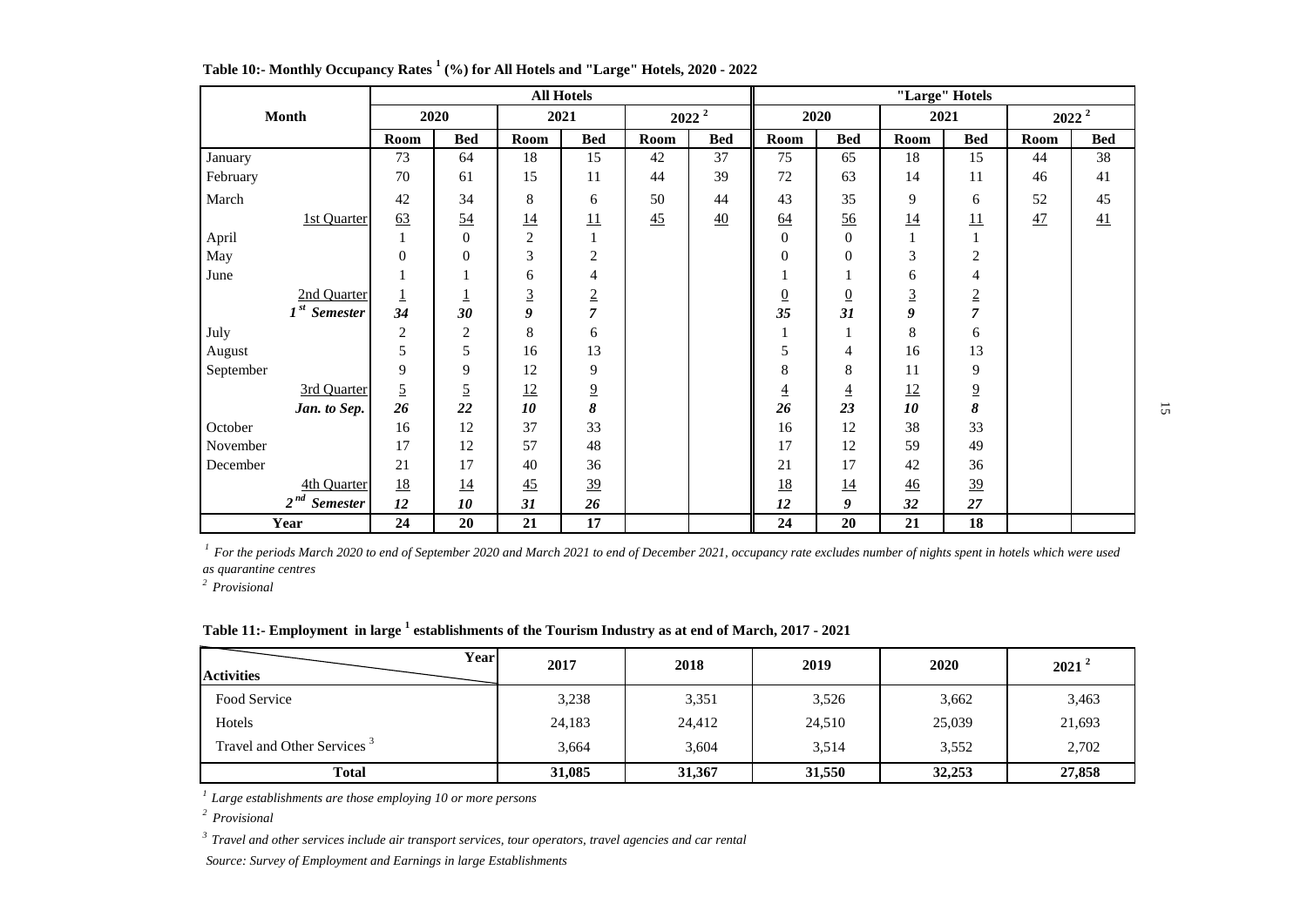# **COMPILATION OF PASSENGER TRAFFIC STATISTICS**

# **Sources of data**

The main source of data for the compilation of passenger traffic statistics is the Passport and Immigration Office, which maintains a database of all travellers entering and leaving the country. The data are collected from the passport of travellers, disembarkation cards filled in by non-residents and questions put to non-residents entering the country. At the end of every month, the electronic database of passenger traffic for that particular month is downloaded and supplied to the statistics unit of the Ministry of Tourism within ten days. Additional data on cruises are obtained from the Mauritius Ports Authority.

# **Tourism earnings**

The Bank of Mauritius (BoM) is responsible for the estimation of tourism earnings based on monthly statements of Inward and Outward Remittances of Commercial Banks. As from 2015, BoM is also including data culled from Money changers and Foreign exchange dealers.

# **Monthly Occupancy Rates**

Survey questionnaires are emailed to all hotels at the end of every month to collect data on room/bed nights available and rented during the month for the calculation of room and bed occupancy rates. Non-responses are contacted by phone.

# **Short-term projections of tourist arrivals**

A Tourism Statistics Committee grouping various stakeholders of the tourism industry meet regularly under the chairmanship of Statistics Mauritius to discuss performance of the tourism sector and to provide information for short-term forecast of tourist arrivals.

# **Publications**

The regular publications of the unit are:

- (i) Monthly tourist arrivals uploaded on Statistics Mauritius website
- (ii) Quarterly Economic and Social Indicators on International Travel and Tourism (with a lag of seven weeks)
- (iii) Yearly Digest of International Travel and Tourism
- (iv) Yearly Handbook of statistical data on tourism
- (v) Report of the Survey of Inbound Tourism (last publication- Year 2018)